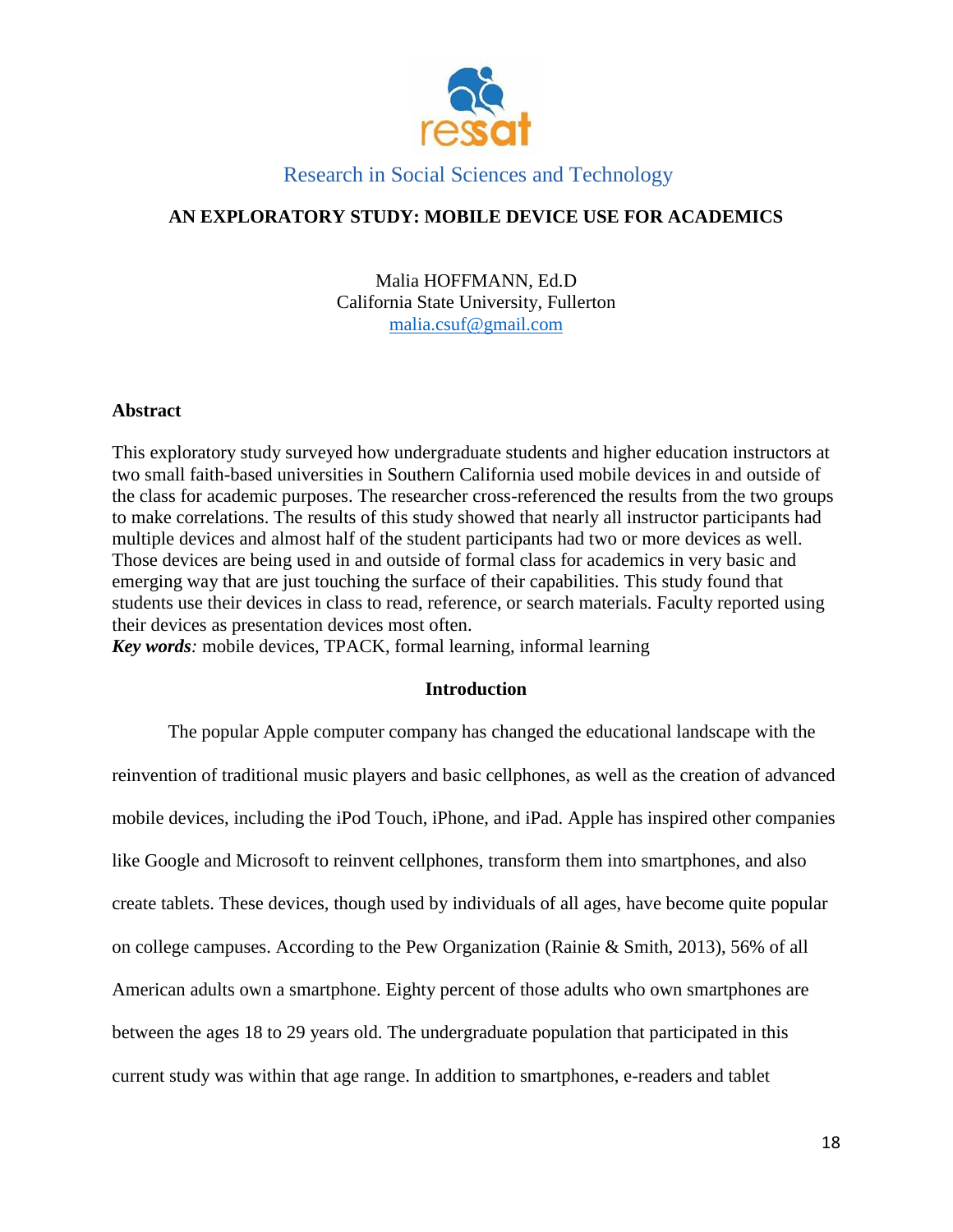computers have also become commonplace for Americans ages 16 and older, with 24% owning those devices.

Undergraduate students appear to use their devices for more than just talking, texting, and social networking; these devices have also become tools for academic learning. Capitalizing on students' use of mobile devices could help lead educators to include these devices in their courses more deliberately. According to the Pew Institute (Rainie & Smith, 2013), 34% of all cellphone Internet users used their phones, rather than a desktop or laptop computer, as a primary tool to access the Internet. With these statistics in mind, it was apparent at the time of this study that there was much to be learned about the ways in which undergraduate students were using these devices for academic purposes. By uncovering the way students use academic mobile device, educators can begin to merge technological, pedagogical, and content knowledge (TPACK) practices into their pedagogical approaches (Koehler & Mishra, 2008).

TPACK guided the theoretical framework for this study. TPACK builds on and expands Shulman's (1986) PCK (pedagogical and content knowledge) framework for teaching by adding the important technological piece that is so evident in today's learning environment. TPACK suggests best teaching practices to provide a blend of technological, pedagogical, and content knowledge into all courses. By providing an equal blend of each of the TPACK components, educators can establish rich learning environments for their students to keep them engaged while utilizing specific technologies and pedagogies that relate to their content areas.

Very few research studies have been done regarding the use of mobile devices in the higher educational environment. Additionally, none of those existing studies connected mobile learning to the TPACK framework. Therefore, the purpose of this exploratory study was to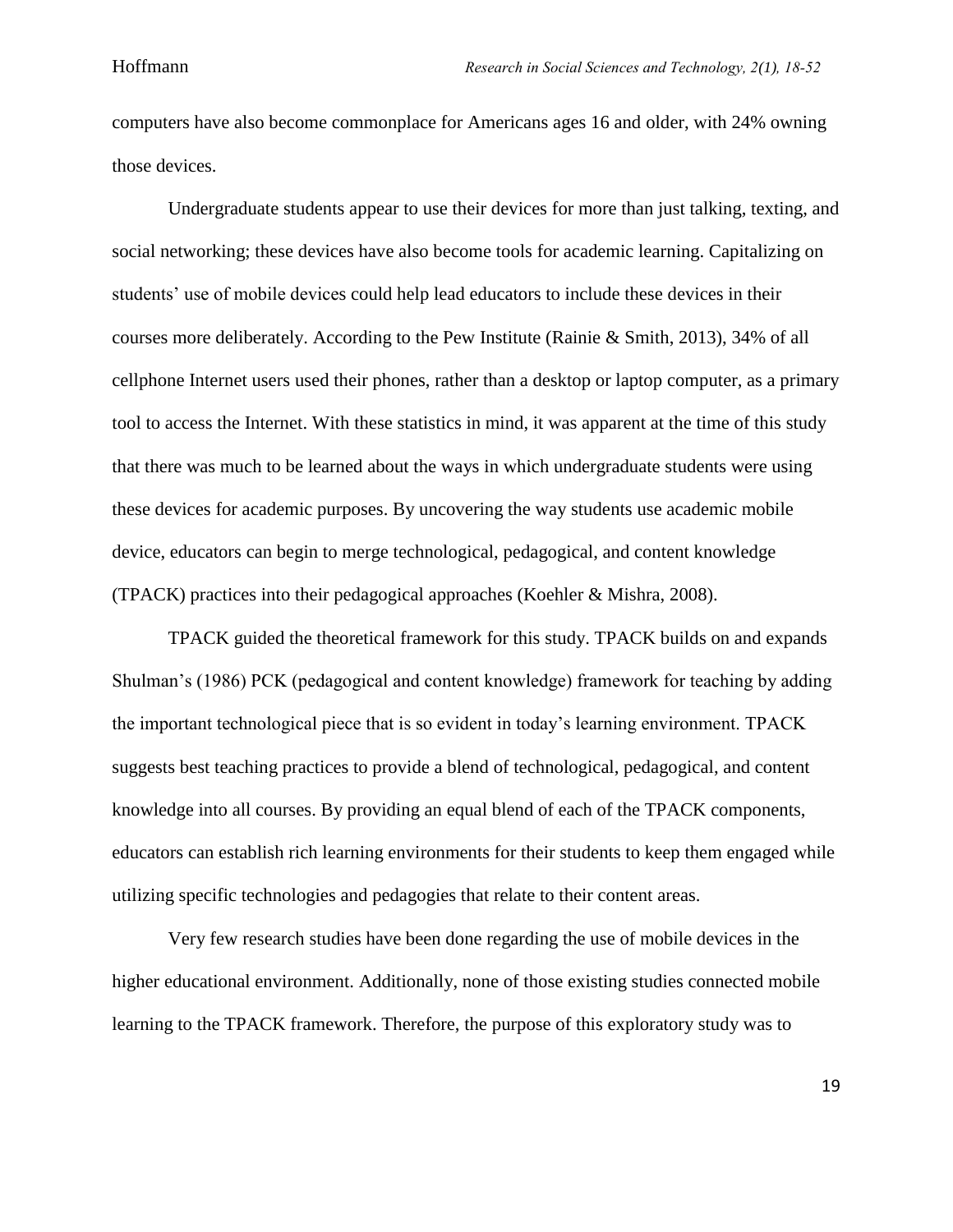determine the mobile learning of undergraduate students and instructors and correlate the two groups' data. The correlated data gathered on both groups was connected with the TPACK framework to suggest pedagogical strategies for instructors to provide a richer learning environment that meets the needs and demands of today's mobile learners.

### **Research Questions**

The following research questions were explored:

- 1. In what ways, if any, do undergraduate students use mobile devices in class for academic purposes?
- 2. In what ways, if any, do undergraduate students use mobile devices outside of class for academic purposes?
- 3. In what ways, if any, do higher education instructors use mobile devices for academic purposes in class?
- 4. In what ways, if any, do higher education instructors use mobile devices outside of class for academic purposes?

### **Literature Review**

This study explored the ways in which college students and faculty used mobile devices: portable web-enabled devices for learning. The role of technology has changed the way people communicate with each other, which has also led to changes in support of students' learning. Pedagogical efforts and instructional theories were also considered when proposing mobile technologies for learning. TPACK connects technologies with specific pedagogical strategies (Koehler & Mishra, 2008). Many qualitative and quantitative studies have been done on how young adults use technologies regularly. However, there is still much to be learned about how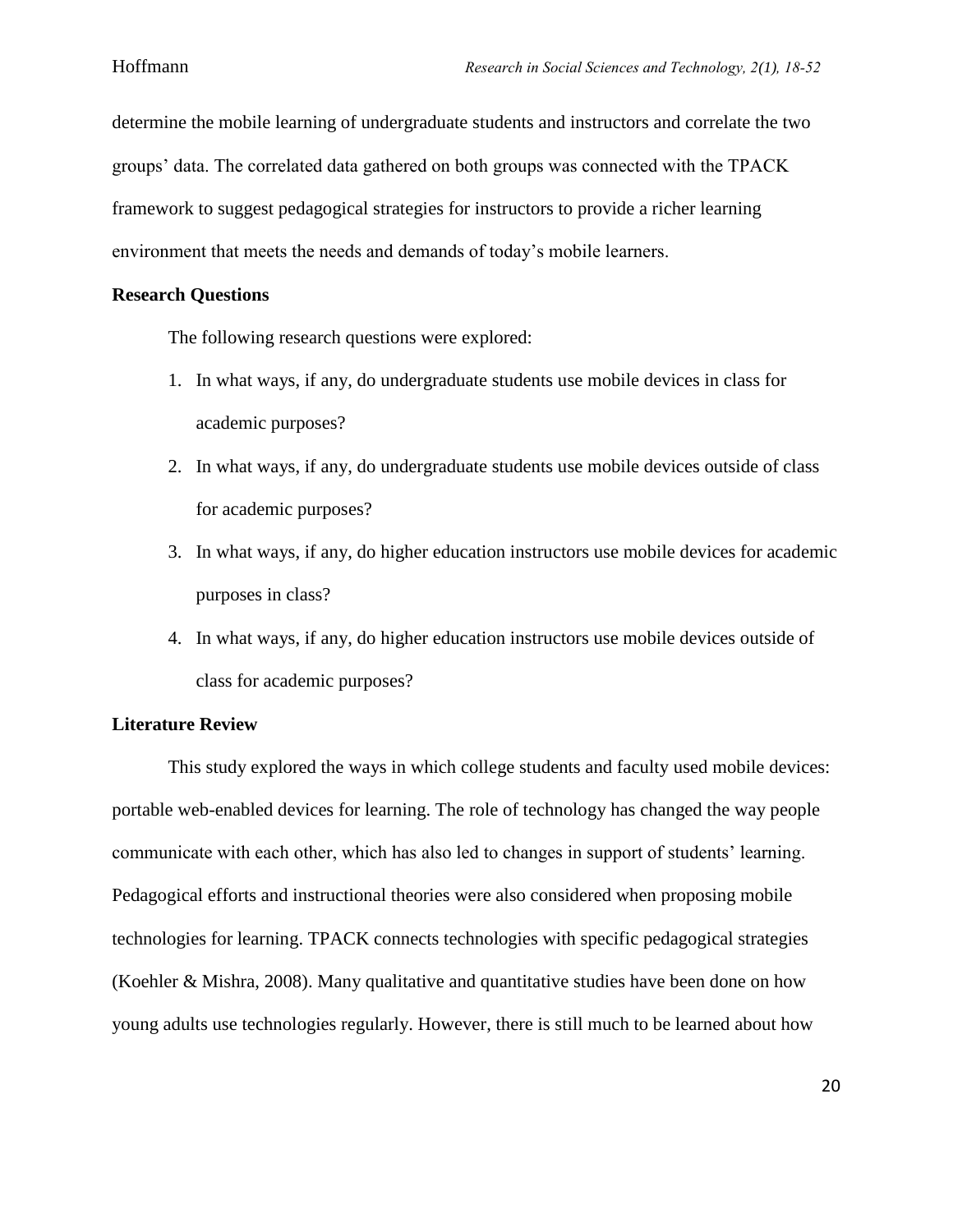young adults use these technologies for academic purposes. Current non-academic uses and other mobile device studies, as well as TPACK studies, are discussed subsequently.

A meta-analysis of trends from mobile learning studies found that the key factors to define mobile devices were mobility and the ability to engage in educational activities without being tied to a location. Users are able to access wireless technology to access data, communicate, and mediate other educational activities (Wu, Jim Wu, Chen, Kao, Lin, & Huang, 2012). However, many users were not using the devices to their fullest potential. Being device centric, focusing on the device rather than the pedagogy in the devices' use, has hindered the ability to completely conceptualize the educational capabilities of those powerful mobile devices. Additionally, in a study conducted by Kilinc, Kilinc, Kaya, Baser, Turkuresin, & Kesten, (2016) providing training for educators in areas of technology reduced anxiety and increased their beliefs and attitudes towards technology integration. Contrary to being device centric, using TPACK does not focus on the device; rather, it focuses on the full integration of technology into required content areas with appropriate pedagogies (Wu et al., 2012).

### **Pedagogical Content Knowledge**

Shulman (1986) observed the focus of education on teachers' content knowledge in terms of teacher certification. Up until around 1986, teachers were to prove their knowledge of subject matters through tests, while never really needing to prove they understood pedagogical strategies to use with that content knowledge. He emphasized that both pedagogy and content knowledge needed to have shared importance when educating students. Too much focus on one or the other disrupted the necessary balance for students to learn accurately and effectively. If there was too much emphasis on the content knowledge but the teacher did not know how to convey those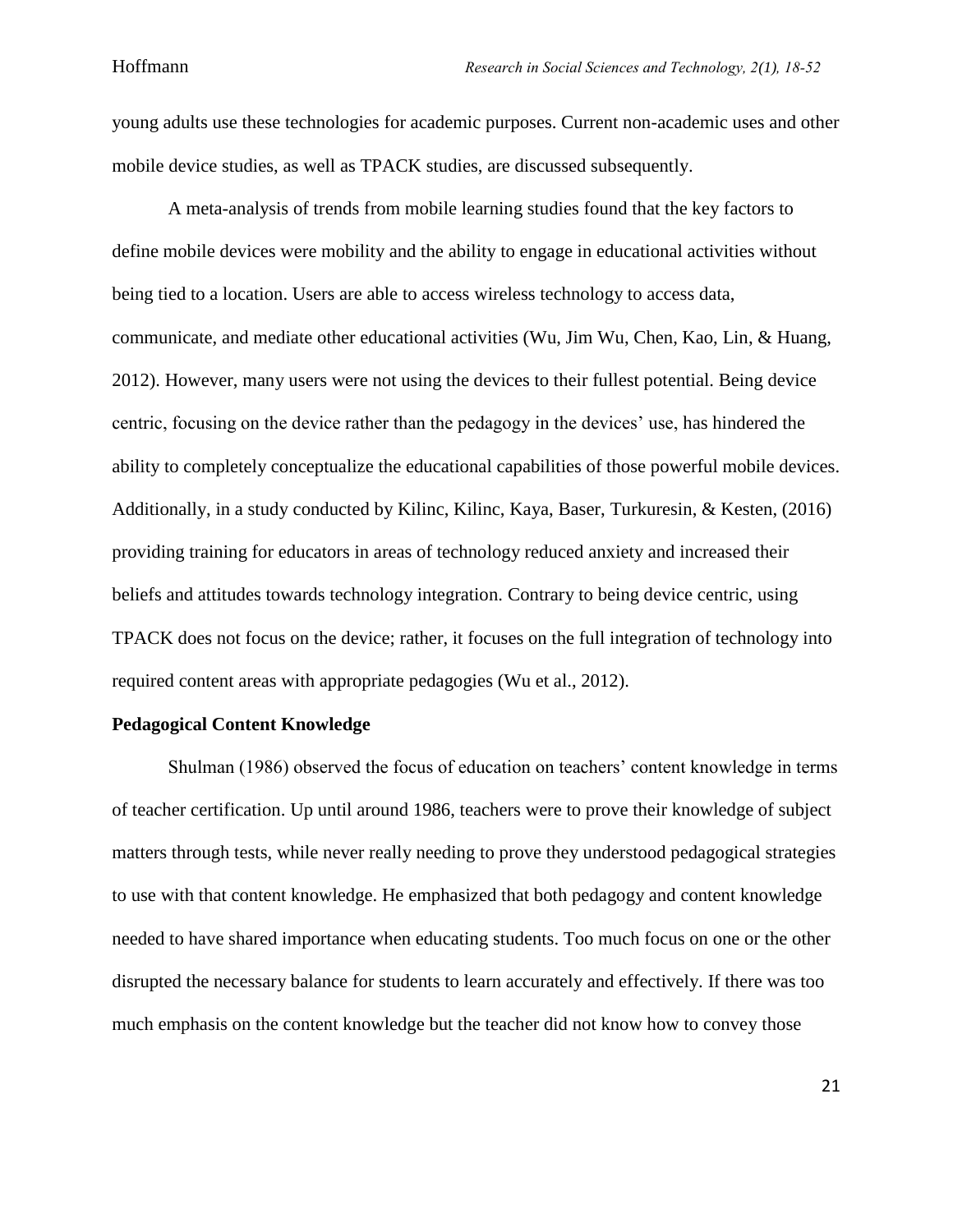facts, the student would not learn. If the teacher was good at explaining content to students, varying their teaching techniques, but the content knowledge was wrong, then it still did not matter because the knowledge being taught was useless. Teachers needed to learn not just pedagogy itself, but also different pedagogical strategies in regard to different subject matter. Teaching should not be a one size fits all model. For example, science may require more hands on experiences like dissection, language arts requires peer-to-peer writers' workshops, and social studies may require utilization of primary source materials to enrich the learning environment. Shulman described this content-pedagogy connection as Pedagogical Content Knowledge (PCK), and it has changed the nature of teacher education in 1986 from that point forward.

# **Development of Technological Pedagogical and Content Knowledge (TPACK)**

TPACK became relevant as a technology integration expert in higher education while considering how undergraduate professors can begin to integrate mobile devices into their formal instruction. Koehler and Mishra (2008) built upon and extended Shulman's (1986) theory of PCK to include technology integration. K-12 teachers have been pressured for about the past 2 decades, 1990-2014, to integrate technology. Higher education teachers have more recently begun to feel the pressure of technology integration; however, both groups of teachers have seen very few models that address how to accomplish this. Further more, as a country who is renowned for its technology and innovation; we still have a long way to go (Tarman, 2016). TPACK emphasizes teachers' knowledge because teachers are the biggest influences in the classrooms. In respect to the curriculum and standards, teachers have historically decided what would be taught and how it would be taught on a daily basis. Focusing on teachers' knowledge was the key place to start when looking at transforming classrooms. As new technology tools hit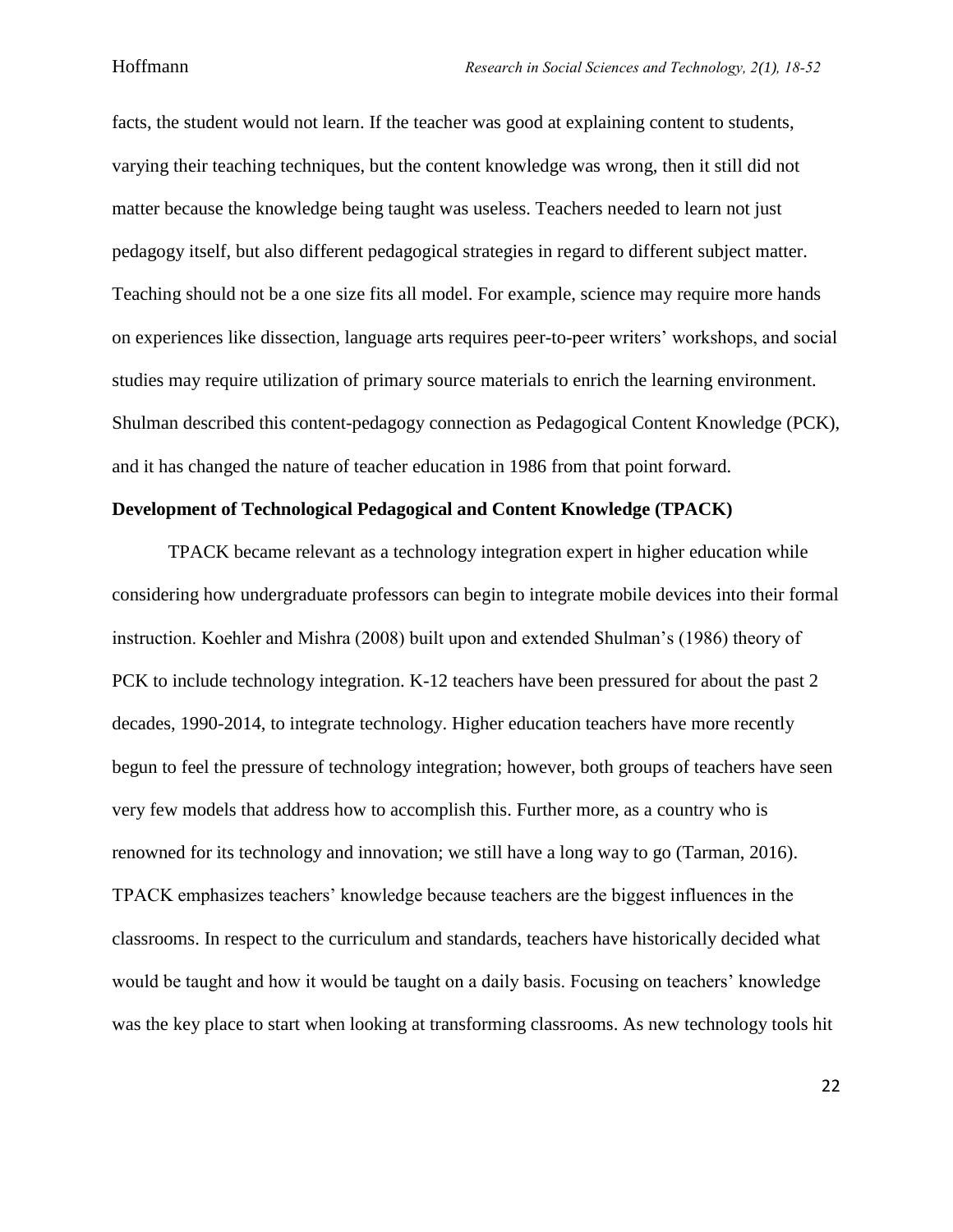the stage like the iPads in 2010, some researchers posed questions regarding whether certain pieces of technology made a difference in the classroom, for instance, *Do iPads influence learning?* When realistically, the question that should be asked is, *How do teachers use iPads to influence learning?* Or, *What subject matter instruction is enhanced by the use of iPads?* The technologies used are irrelevant if the teacher is not equipped to use those technologies properly. Using the TPACK framework allows educators to look at equal distribution of focus on each of the core aspects of TPACK: Technological, Pedagogical, and Content Knowledge*.*

Teachers most commonly have used and are using combinations of *Knowledge* and any of the three core components of TPACK. Each component is equally important and equal distribution each of the components creates the best learning environment (Koehler & Mishra 2008). Figure 1 taken from Koehler and Mishra (2008) demonstrates the combination of components of the TPACK framework.



*Figure 1.* TPACK. Reprinted from *Handbook of Technological Pedagogical Content Knowledge (TPACK) for Educators, p. 12, by M. J. Koehler & P. Mishra, 2008. New York, NY:* Routledge/Taylor & Francis Group for the American Association of Colleges for Teacher Education. Copyright 2008 by the authors. Reprinted with permission.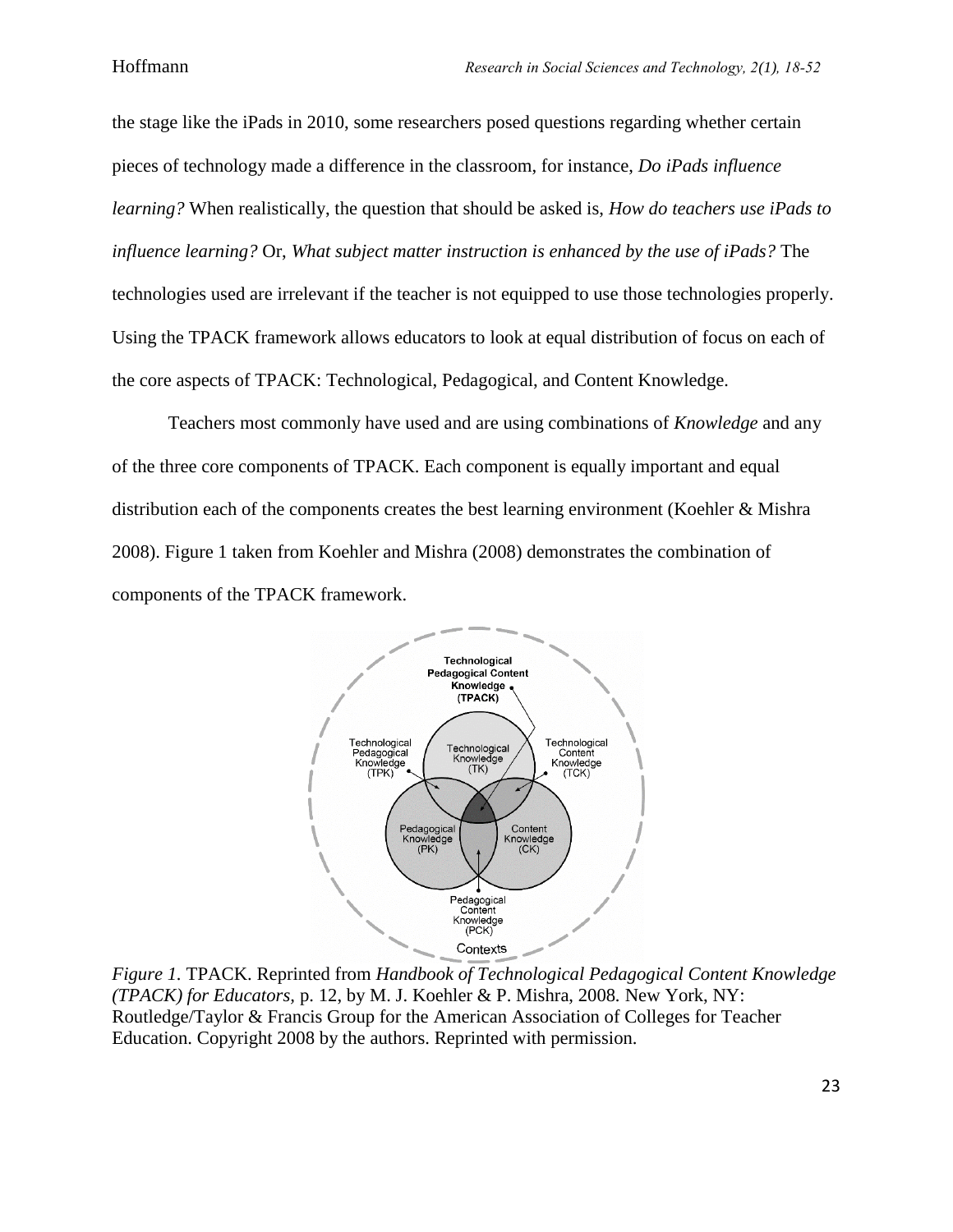Any combination of the three TPACK components with knowledge and the core components can exist. Content knowledge is the knowledge of the subject matter that is to be taught. Historically, higher education has been full of subject matter experts or individuals who are accomplished in their fields, hold much experience, and may even be well published. These individuals are known as content knowledge experts. Being a content knowledge expert is an important aspect of teaching because misrepresentation of content knowledge could impact students greatly (Mishra & Koehler, 2006). Students have looked to their professors as the subject matter experts, and for the most part have accepted information given by teachers without question. If the content was misrepresented, it created holes in the students' foundational knowledge, impacting how they used that knowledge, creating the need for clarification of that knowledge down the road and further supporting the importance of content knowledge.

Pedagogical knowledge is the educators' knowledge regarding how to teach, including educational objectives, students' evaluation, and learning processes (Mishra & Koehler, 2006). Educators typically learn pedagogy through their teaching experiences and in their pre-service teaching programs. Knowing how to create lesson plans, vary instruction, and manage a classroom effectively demonstrate pedagogical expertise. Professors in teacher education programs are usually former teachers who have gained teaching or pedagogical expertise through teacher training and experiences. They then share this expertise with pre-service teachers (their students) to prepare those future teachers to prepare lessons, teach, and assess students appropriately. Solid pedagogy refers to how students viewed what were good teachers. This pedagogy can be demonstrated through differentiation of instruction and a strong sense of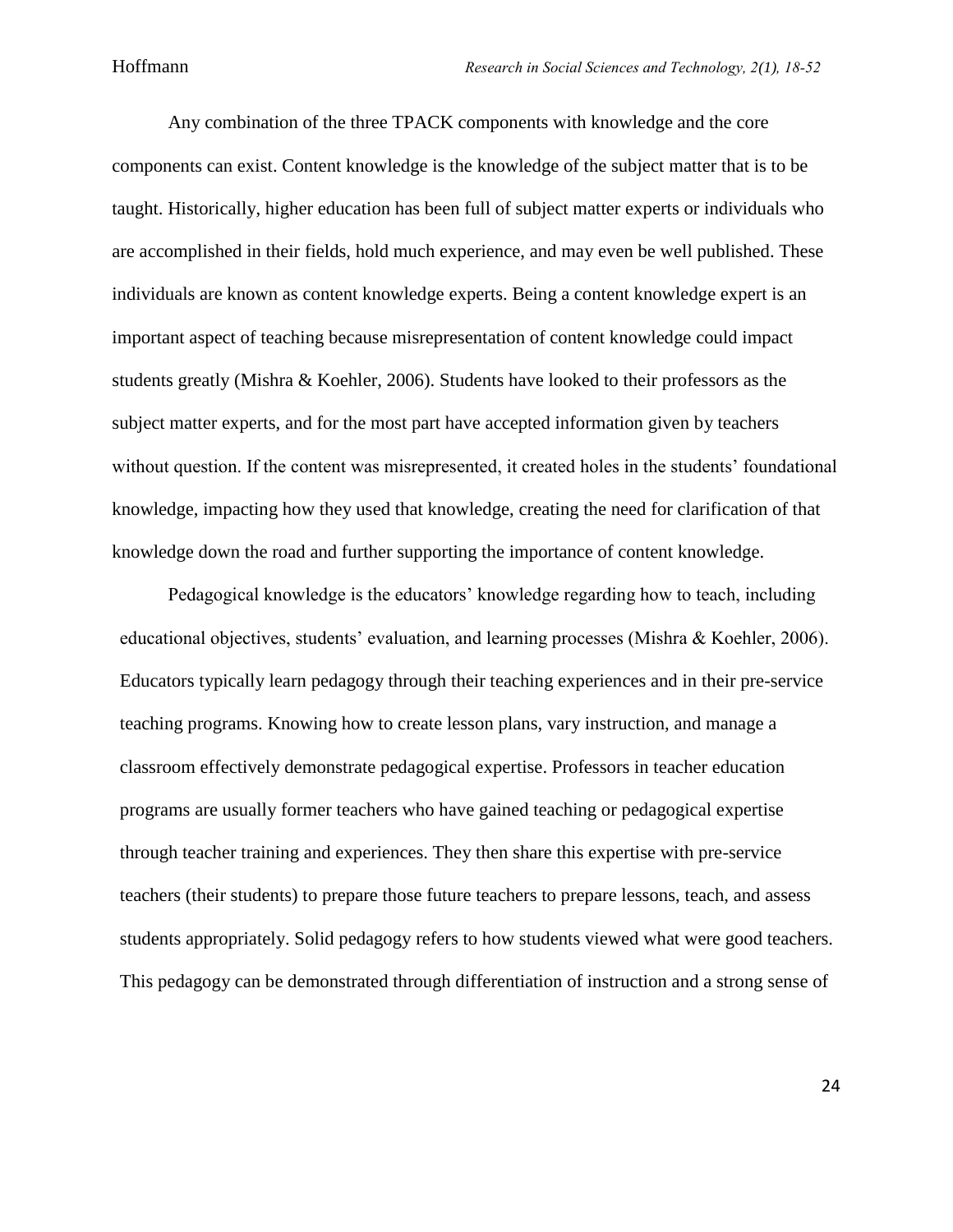care for the students' education and well-being. Being an expert in pedagogy is what separates knowledgeable *people* from knowledgeable *educators* (Mishra & Koehler, 2006).

Not only is it important to have a strong foundation in the content knowledge, but sound educators must also be experts in content pedagogy as well. Combining *Content Knowledge and Pedagogical Knowledge* creates a better learning experience for students. Educators who could do this effectively are able to choose appropriate teaching techniques and arrange the content so it can be best understood (Mishra & Koehler, 2006). Often, educators who understand and apply Content Pedagogical Knowledge receive positive student evaluations. Students feel that the instructors are able to meet their diverse learning needs and create positive educational environments for them while further increasing their content knowledge. For instance, when teaching mathematics, a teacher might pose meaningful questions related to what the students know. A teacher who is sound in his/her content knowledge and Pedagogical Knowledge will be able to find errors in students work and suggest corrections. The instructor will not only know math concepts, but also be able to adapt the instruction to meet the students' needs (Mishra & Koehler, 2006).

*Technological Knowledge* is the knowledge someone has regarding technology tools, whether analog (books and/or whiteboards) or digital (Internet, tablet applications, and/or web 2.0 tools; Mishra & Koehler, 2006). Technological knowledge is always changing since technologies are always changing. With that in mind, it is difficult to define technological knowledge due to its state of flux. Becoming computer literate is a skill that an educator holds with the ability to stay flexible and apply knowledge across platforms or tools, making an educator knowledgeable in technology (Koehler & Mishra, 2008). Educators who have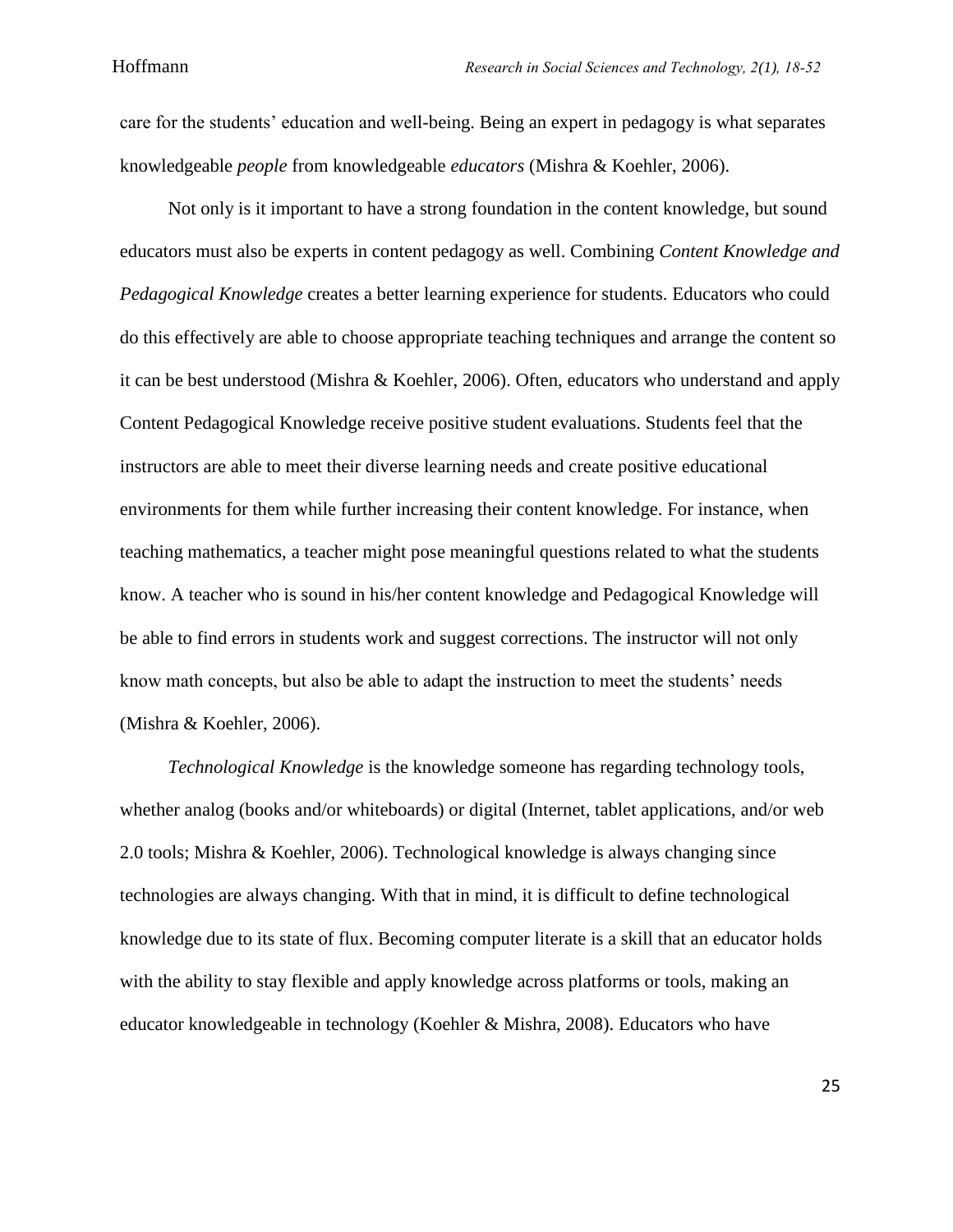technological knowledge are able to troubleshoot technology on their own or with little to no direction or support. Individuals with sound technology knowledge do not require a lot of direction and they also have a large repertoire of tools to use. However, possessing technological knowledge alone does not make an effective educator (Mishra & Koehler, 2006).

Teachers are blending *Technological Knowledge* and *Content Knowledge* when they find or create connections between content areas and technologies. An expert teacher in this regard would be able to find tools that connect to the core subject areas, for instance using Geometer's Sketchpad for teaching mathematics. *Technological and Content Knowledge* teachers are able to replace tasks that were done without technology and provide technologies to achieve those same learning objectives (Mishra & Koehler, 2006). For example, rather than have a teacher provide a lecture on Newton's laws of physics, he/she might provide interactive games or use web 2.0 tools to teach the same content.

Technology teachers are usually strong in *Technological and Pedagogical Knowledge* and are able to choose the right technologies for the learning objectives at hand. Such an educator understands and demonstrates different teaching strategies and varies the uses of technologies. An expert in this area is able to find a variety of tools for a variety of instructional uses (Mishra & Koehler, 2006). He/she is able to adapt to and stay up to date on the latest trends in technology, educational and otherwise. Rather than take an analog task and rework it with technology, this type of teacher will use technology as a tool to make that learning project better. For example, studying Newton's Laws of Physics again, an instructor could have students digitally record gravity at work by dropping two different weighted items at once, and have the students slow the recording down to re-watch to see if the heavier object drops first or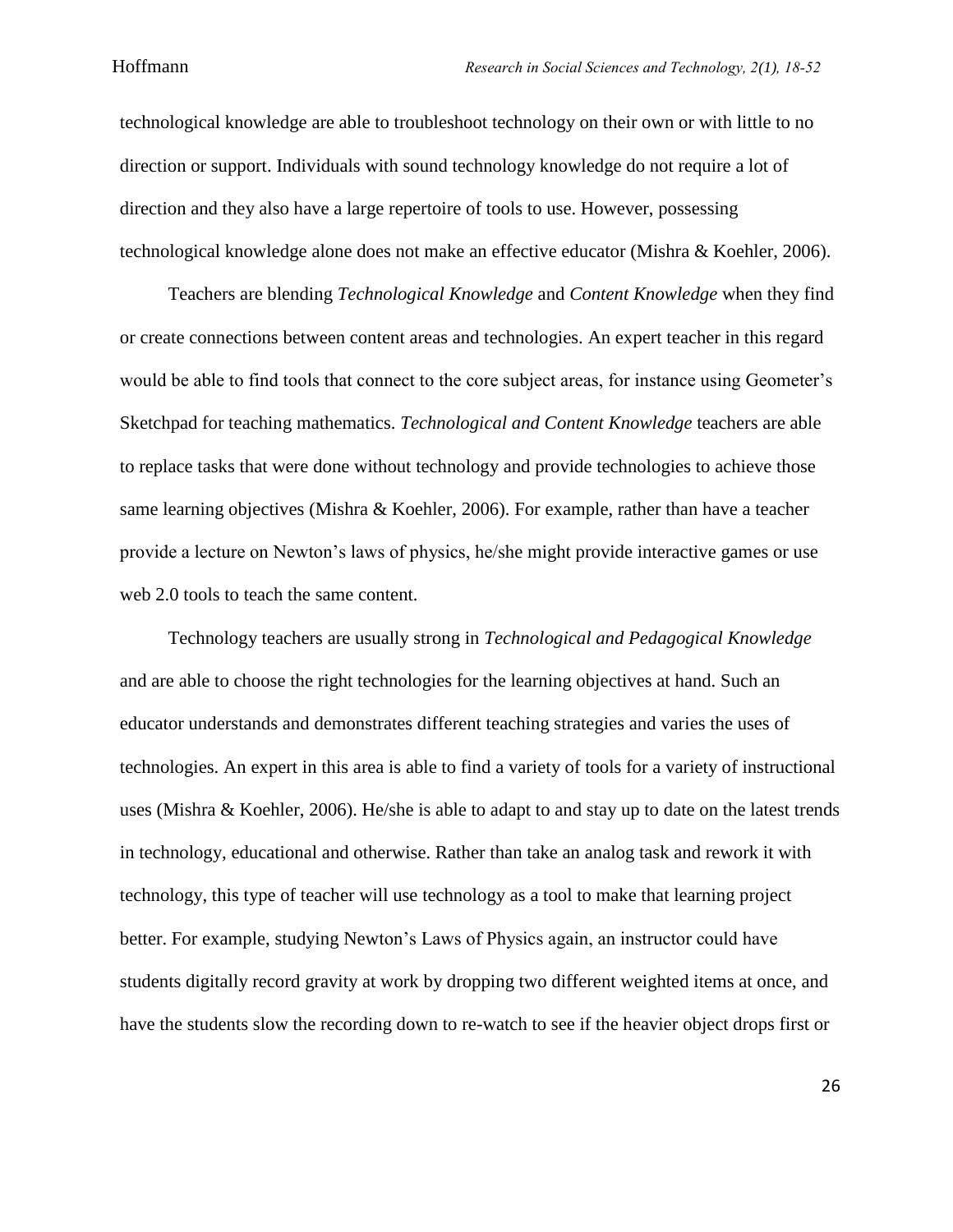at the same time. The key to technological and pedagogical knowledge is the diversity in tools and strategies that the teacher implements. The technology is the tool, not the purpose (Mishra & Koehler, 2006).

Finally, *Technological Pedagogical and Content Knowledge* is the ideal blend of all four components. It requires a full understanding of each area and how to use and apply each of the core components. TPACK applies a variety of technologies that represent concepts and facilitate pedagogical techniques to differentiate teaching (Mishra & Koehler, 2006). An educator who incorporates TPACK effectively is able to build on students' prior knowledge by including appropriate technologies and best pedagogical practices. The incorporation of all three components, Technological Pedagogical and Content Knowledge, blends technology seamlessly into the classroom. TPACK applies to the technology teachers and their courses as well as the subject matter instructors. The teacher does not use technology for its own sake, but rather has an educational purpose, and is able to find several different applications of those tools. An effective TPACK integrating educator is able to model this framework in instruction daily and provide an integrated teaching approach to meet the diverse needs of all learners (Mishra & Koehler, 2006).

#### **Timeliness of this Study**

Today, higher education is under the microscope and being investigated more closely to reform the educational stage and make changes. The working world demands that today's students create and research, not just consume information. The Higher Education Academy (HEA) challenges universities to work harder to make connections between teaching and researching (Kukulska-Hulme, 2012). With the rise in popularity of MOOCs, questions have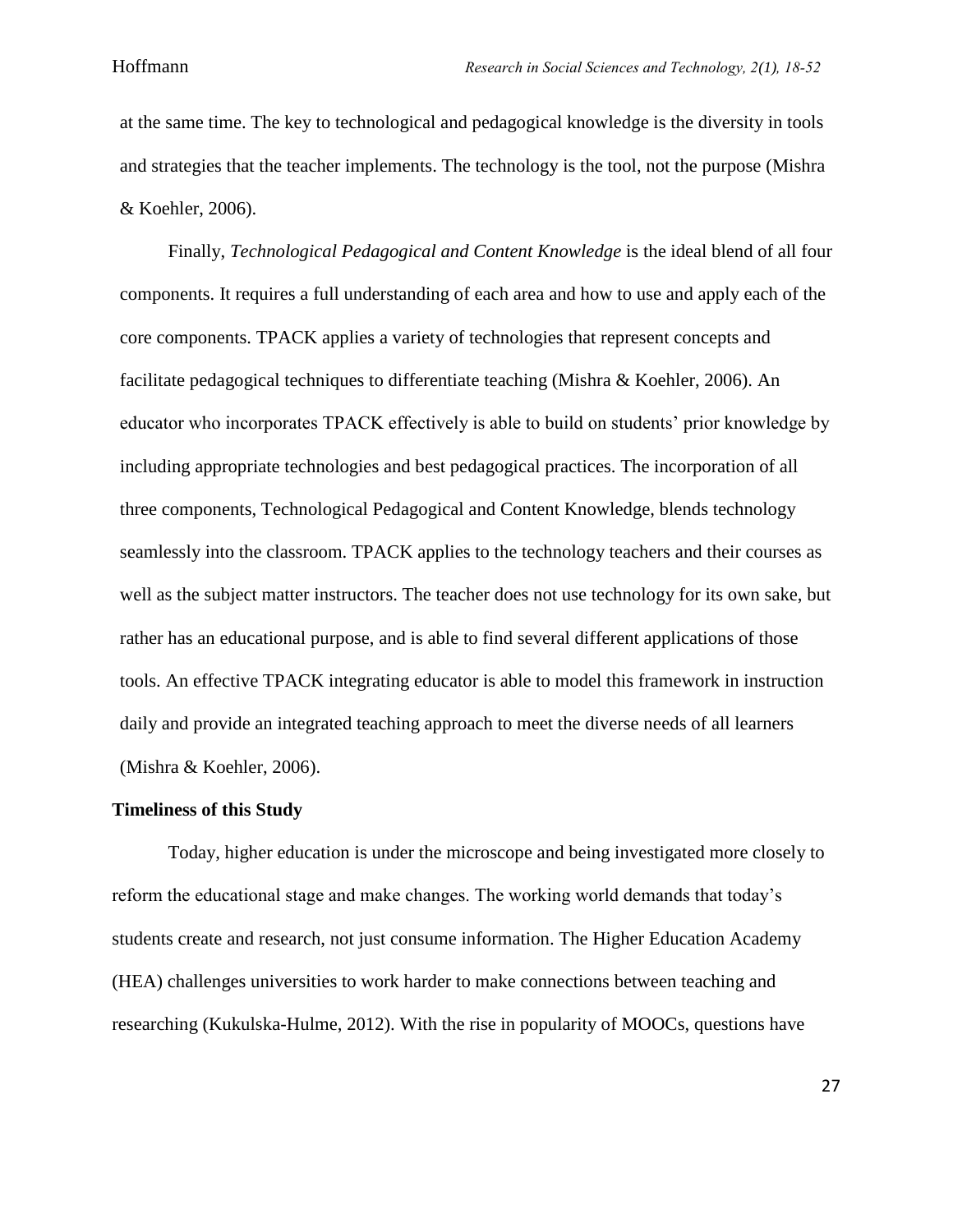been raised about the need for or purpose of funding a traditional 4-year education. Mobile devices have been evolving quickly; however, the instructional strategies in higher education have not been evolving as fast (Cruz-Flores & Lopez-Morteo, 2010). Many K-12 institutions are working diligently to create technology rich learning environments for their students, not to mention the large amount of money that schools are investing in technological devices and educational materials (Kilinc et al., 2016). However, as mentioned previously, once students graduate and go to college, they go back in time with regard to technology integration. Traditional higher education institutions are falling behind with regard to progressive education, and now they must be forced to make changes or they will lose students to more innovative forms of education like MOOCs. Mobile device integration is one progressive change that higher education institutions must begin to recognize that students are demanding.

Although students use their devices on their own, they could benefit more if their instructors would find deliberate uses for these powerful technologies. Ally (2004, 2009) found that students used their mobile devices for both simulation and explorative information retrieval. However, students required some assistance from instructors to guide them away from misconceptions while searching the web for answers during information retrieval using devices. Additionally, when students were given devices rather than using their own technology, students experienced more difficultly because they were using unfamiliar technologies and instructional time was lost (Chang, Chatterjea, Goh, Theng, Lim, Sun, & Nguyen, 2012). If students have devices, they know how to use them; teachers merely need to ask them to do a task and the students will know what tool to use to accomplish it. Educators do not need to be experts in devices; however, getting involved in the learning process with those tools will create better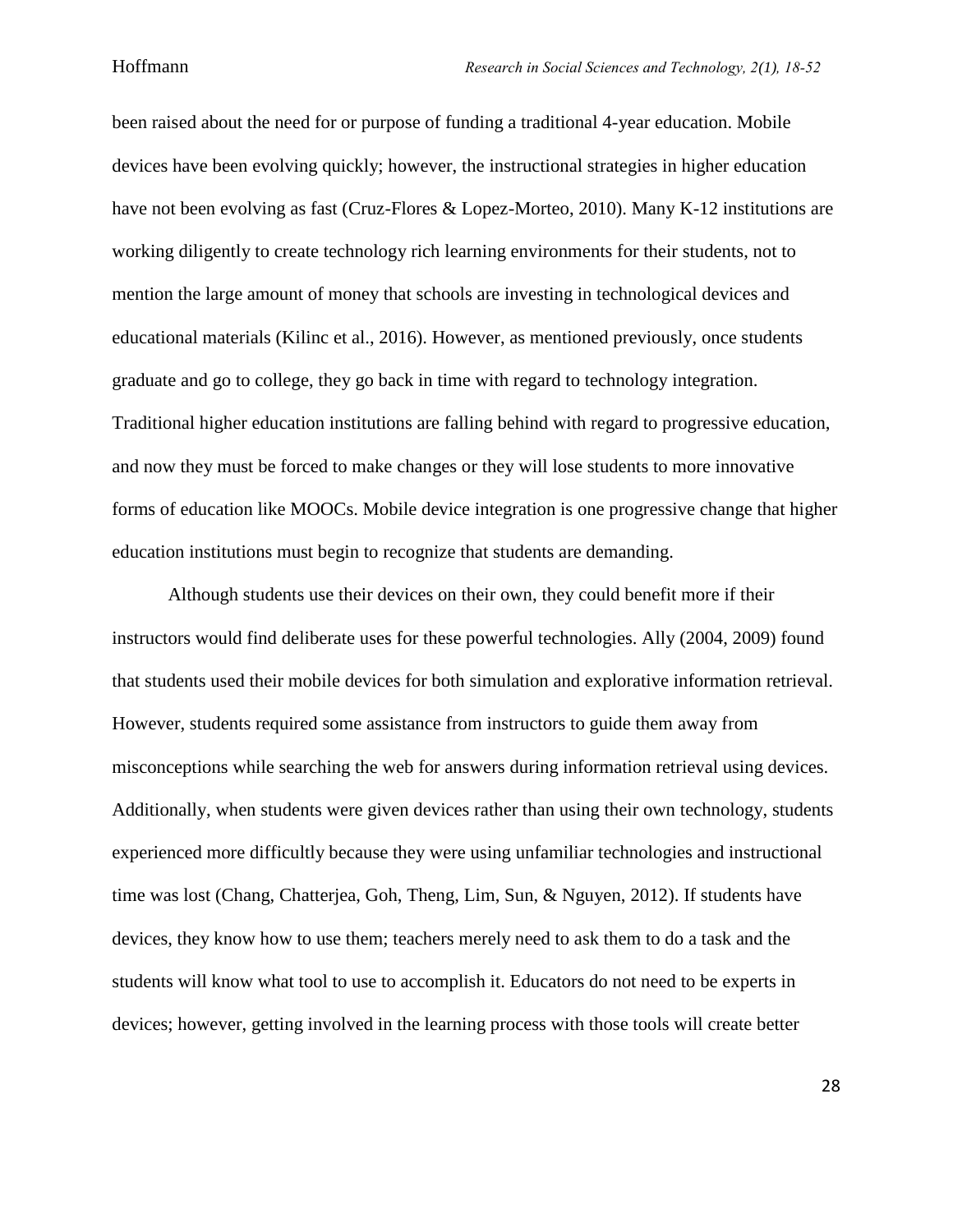learning environment where both student and teacher will benefit. With mobile device implementation educators will not feel as though they are fighting the potential distraction of mobile devices and students will feel empowered and guided to use these powerful devices. Traxler (2010) discussed the attitudes of today's undergraduate students, noting that mobile devices:

Affect people's sense of time, space, place and locations their affiliations and loyalties to groups and communities, the ways in which they relate to other individuals and to groups, their sense of their identity, and their ethics, that is their sense of what is right, what is wrong, what is approved of and what is inappropriate. They bring these attitudes into the universities. (p. 2)

How students connect and learn with others has changed dramatically. What students know and how they know it is no longer something that is only obtained from sitting in a classroom or reading out of a textbook. The gathering of information has become more attainable and immediate. Rather than going to class or to the library, students can get answers within seconds on their own devices. Mobile devices afford learners the portable ease to learn on the go, while providing motivation for both teaching and learning (Korkmaz & Yurtseven, 2016). Students no longer require the assistance of a professor or personally known expert in order to ask questions or make connections. Rather, students can now send a tweet into the Twitterverse and receive answers within minutes. These answers can be validated by the masses since they are posted publicly. Students can utilize a variety of other resources within communities or other like-minded learners (Kukulska-Hulme, 2010). Learning is now experienced and supported in digitally mediated environments (Bell, 2011). This immediacy and ease of access to information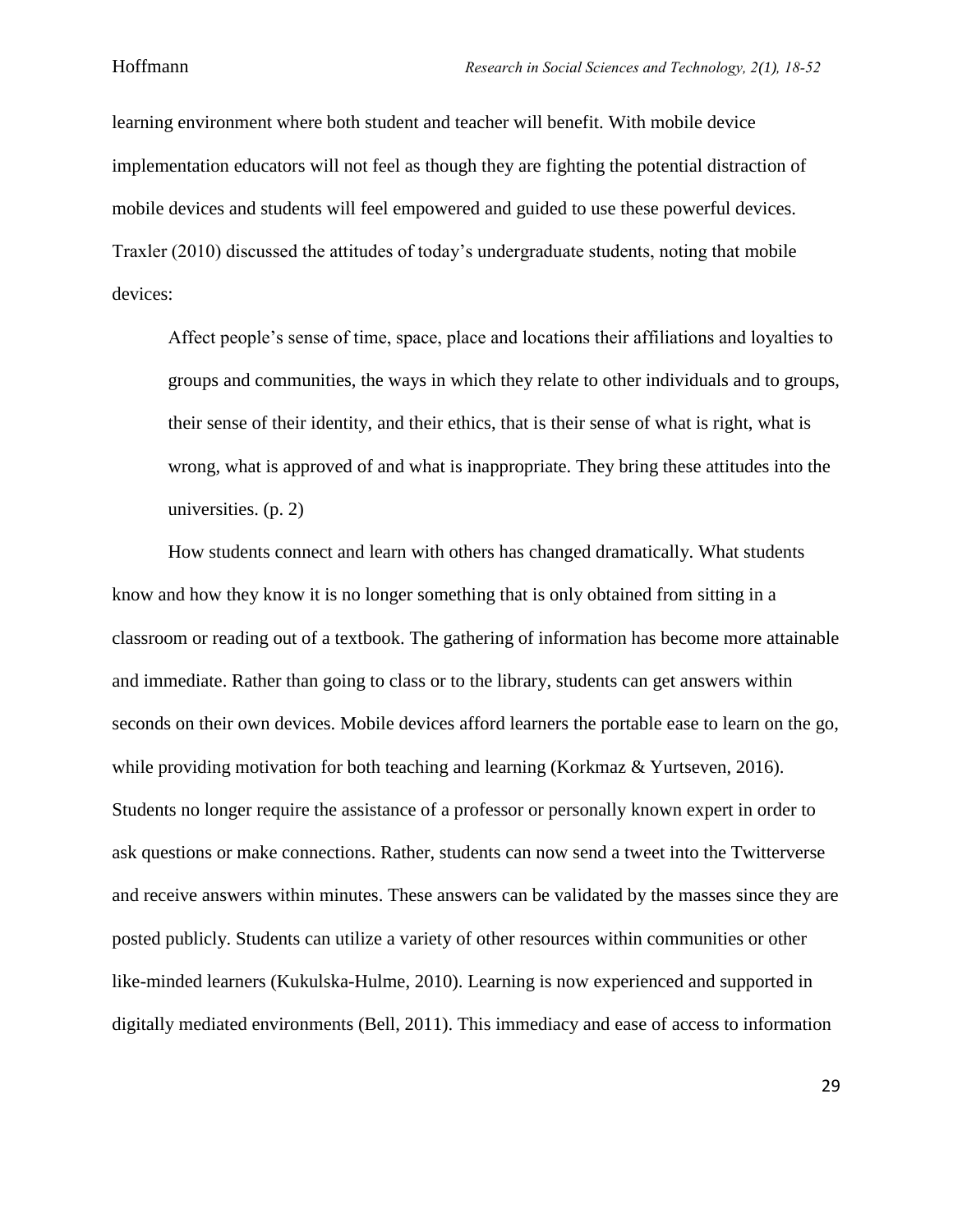is changing the landscape of higher education. Learning no longer needs to be confined to four walls and a professor; rather it is social, interactive, 24/7, and immediate.

Learning is more than just processing content; social learning theory emphasizes the importance of the context in which information is received (Bandura, 1971). Students need to learn through observations, direct instruction, and social experiences. A variety of experiences to reinforce the content are needed for students to conditionalize that information. Mobile devices afford students opportunities to engage in the content socially as often as needed. Mobile devices provide more mobility to learning, providing students with necessary social learning experiences.

This study is timely due to the high pressure on higher education intuitions to offer something relevant to today's mobile learners. With the rise in MOOCs that provide opportunities for free education to the masses, higher education institutions must work hard to provide a unique and personalized learning experience. K-12 schools are setting the standards for rich technology environments, yet when students arrive on college campuses their use of technologies diminishes drastically. Using TPACK will provide a sound framework to take the focus off of the particular devices and focus on an equal blend of all the important components of learning to meet the digital demands of today's students.

#### **Methods**

The researcher chose two similar research sites to triangulate the data. Students and faculty were recruited from two small religiously affiliated liberal arts universities in Southern California. Both locations had undergraduate and graduate programs. For this study, the researcher only investigated traditional undergraduate students and instructors who taught at least one class a semester. A convenience sample was taken from the two universities due to the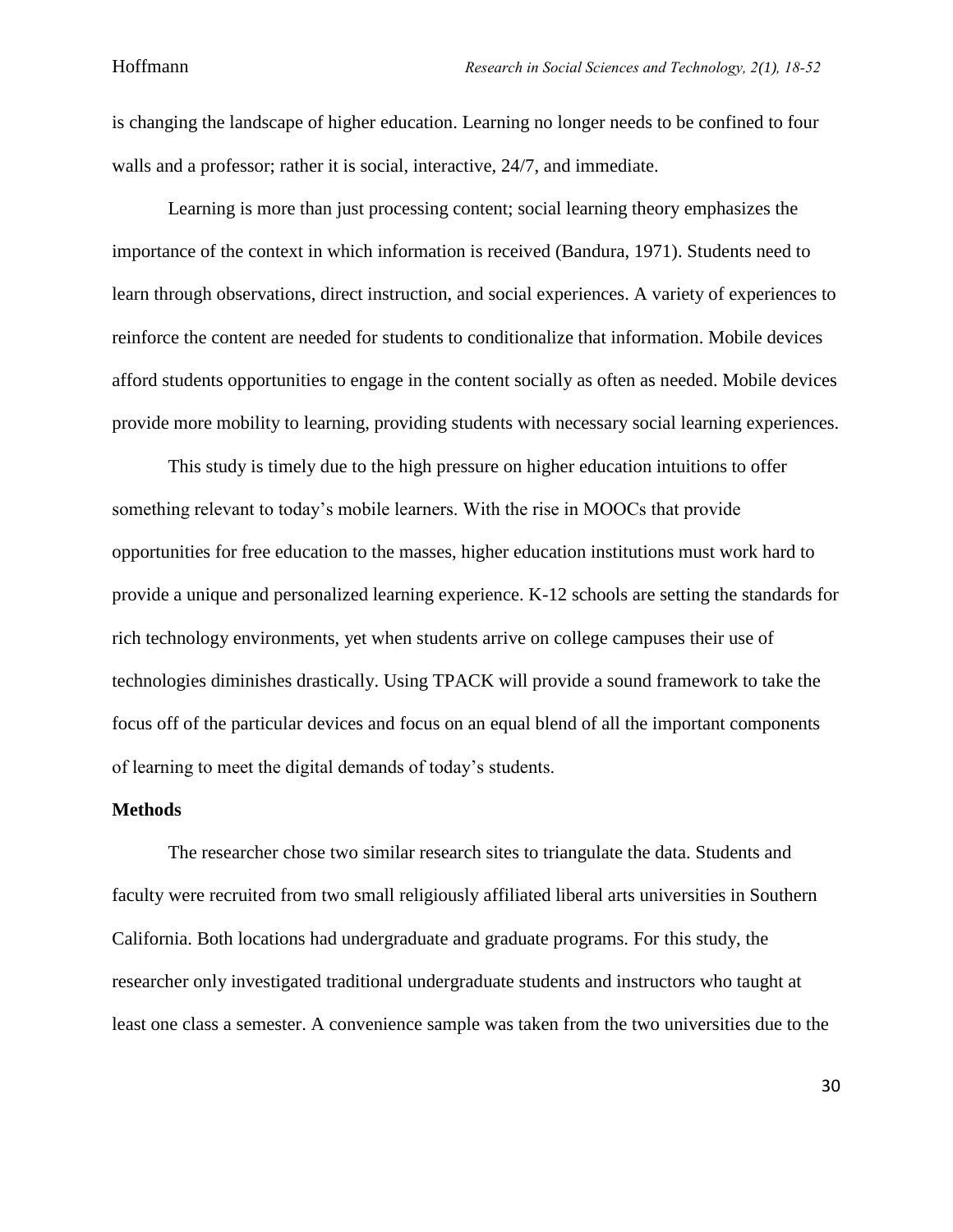researcher's accessibility and ties to those university sites. According to University A statistics gathered in the Fall of 2014, University A had 1,592 traditional undergraduate students, 373 of whom were new freshman (first-time first-year degree seeking students). Of those 373 freshmen, 40 were part-time. Males made up 40.7% of the population and females made up 59.3%. Demographically, the traditional undergraduate population included 54 (3.39%) non-resident aliens, 307 (19.28%) Hispanics/Latinos, 3 (0.19%) American Indians/Alaska Natives, 85 (5.34%) Asians, 49 (3.08%) Blacks/African Americans 6 (0.38%) Native Hawaiians/Other Pacific Islanders, and 807 (50.69%) White. The population included 71 (4.46%) students identifying with two or more ethnicities, and 210 (13.19%) students of unknown ethnicity. Seventy-one percent of undergraduate students required financial aid assistance.

University B had 3,474 traditional undergraduate students. Males made up 42.8% of the population and the females made up 57.2%. Demographically, the traditional undergraduate population included: 16.5% Hispanics/Latinos, 0.6% American Indians/Alaska Natives, 13.5% Asians, 7.4% Blacks/African Americans, 0.5% Native Hawaiians/Other Pacific Islanders, and 49.2%) White students. The population included 5.3% students identifying with two or more ethnicities, and 6.9% students of unknown ethnicity. Eighty-one percent of students utilized financial aid.

Many of the same questions that were asked of the students were used for the faculty survey. The instructors were asked about reasons for not including mobile devices; that question was based on research done by Terras and Ramsay's (2012), which found that many faculty members abstain from mobile device usage due to potential student distractions. Ifenthaler and Schweinbenz's (2013) work informed this survey's option of *too many obstacles to overcome to*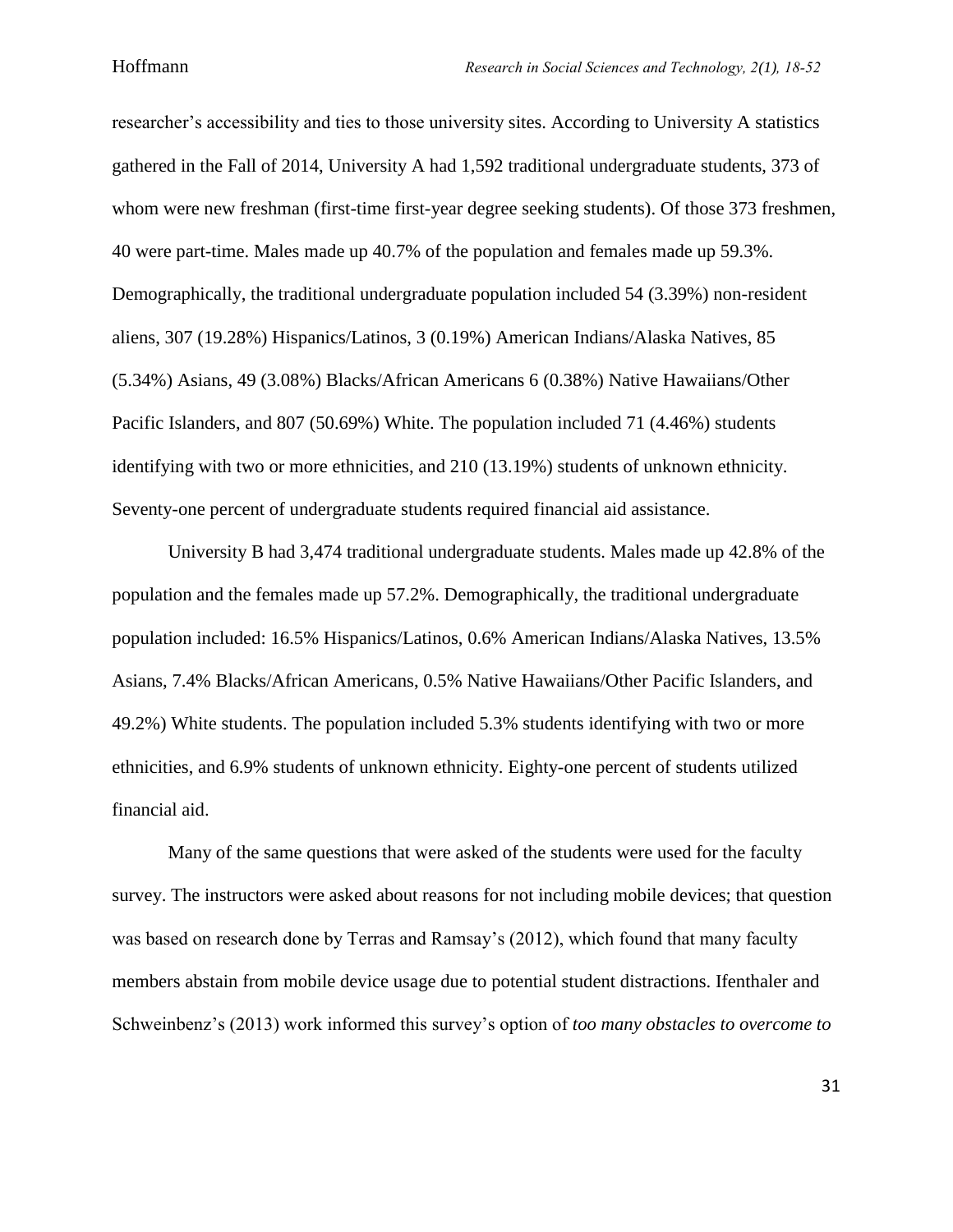*integrate tablets*. Koehler and Mishra's (2008) research informed the survey's option of *too much time spent needing to learn the technological knowledge*. This survey used current research on educators' reluctance to integrate technology to inform its available options.

#### **Data Analysis Methods**

Multiple-choice data were analyzed with descriptive statistics; answers to open-ended items and comment boxes were coded using rubrics that went through several iterations.

**Rubric creation for open-ended items.** Eight of the 12 questions had open-ended comment sections. Rubrics were used to make sense of those. The following sections list the questions asked of the participants followed by the rubrics to code those responses. Students' questions and answers are listed first followed by the questions asked of the instructors and their answers.

#### **Findings**

#### **Part 1: Descriptive Analysis Results**

This first section of the findings section will review descriptive analysis results from the most relevant survey questions. The second section of the chapter will use those analyses to answer the research study questions.

*Students: What are some reasons you are using mobile devices? (check as many as apply).* The student participants were asked to check all that apply for the reasons they were using mobile devices. Table 1 reflects those responses in order from most common the least common reasons for using mobile devices. Thirty-seven participants responded to this question. Four student participants checked *other* and wrote answers such as *check the time, GPS, to communicate when I'm away on debate or internship trips,* and *for distraction in class*!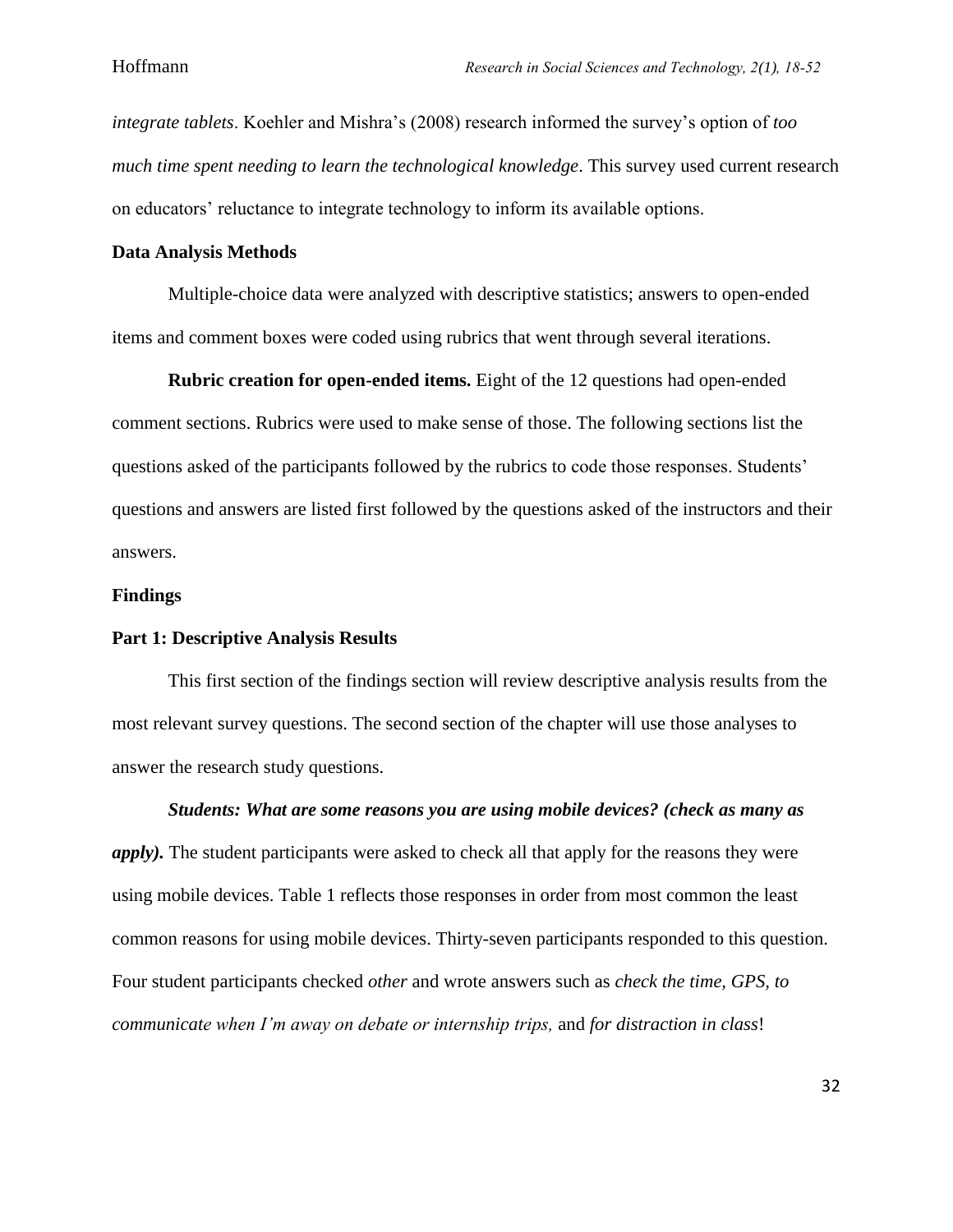Table 1

*Students: What Are Some Reasons You Are Using Mobile Devices? (Check as Many as Apply)*

| Make it easier to access my work<br>Increase my communication with other students<br>Increase my communication with my instructor<br>Increase my efficiency with tasks<br>Collaborate with others | 31 (84%)<br>29 (78%)<br>23 (62%)<br>20 (54%) |
|---------------------------------------------------------------------------------------------------------------------------------------------------------------------------------------------------|----------------------------------------------|
|                                                                                                                                                                                                   |                                              |
|                                                                                                                                                                                                   |                                              |
|                                                                                                                                                                                                   |                                              |
|                                                                                                                                                                                                   |                                              |
|                                                                                                                                                                                                   | 20 (54%)                                     |
| Increase my knowledge in my field of study                                                                                                                                                        | $17(46\%)$                                   |
| Make it easier to complete my course work                                                                                                                                                         | 16(43%)                                      |
| Turn in assignments                                                                                                                                                                               | 11 (30%)                                     |
| Improve my quality of work                                                                                                                                                                        | 10(27%)                                      |
| Quiz or Poll                                                                                                                                                                                      | 9(24%)                                       |
| Increase my motivation toward completing my coursework                                                                                                                                            | 8 (22%)                                      |
| Other                                                                                                                                                                                             | $4(11\%)$                                    |

# *Instructors: What are some reasons, if any, you are using mobile devices? (check as*

*many as apply*). Table 2 reflects responses to this question in order from most common to least

common reasons for using mobile devices. Seventeen participants responded to this question.

One participant checked *other* and wrote, *Still learning!* 

Table 2

*Instructors: What Are Some Reasons You Are Using Mobile Devices? (Check as Many as Apply)*

| Reason                                              | n       |
|-----------------------------------------------------|---------|
| Increase my communication with students             | 12(71%) |
| Make it easier to access my instructional materials | 11(65%) |
| Increase my efficiency with tasks                   | 10(59%) |
| Increase my motivation in students                  | 9(53%)  |
| Increase my communication with colleagues           | 9(53%)  |
| Improve my quality of instruction                   | 6(35%)  |
| Increase my knowledge in my field of expertise      | 5(29%)  |
| Increase collaboration for my students              | 4(24%)  |
| Quiz or Poll                                        | 4(24%)  |
| Podcasts/Vidcasts                                   | 3(18%)  |
| Give assignments                                    | 3(18%)  |
| Other                                               | $(6\%)$ |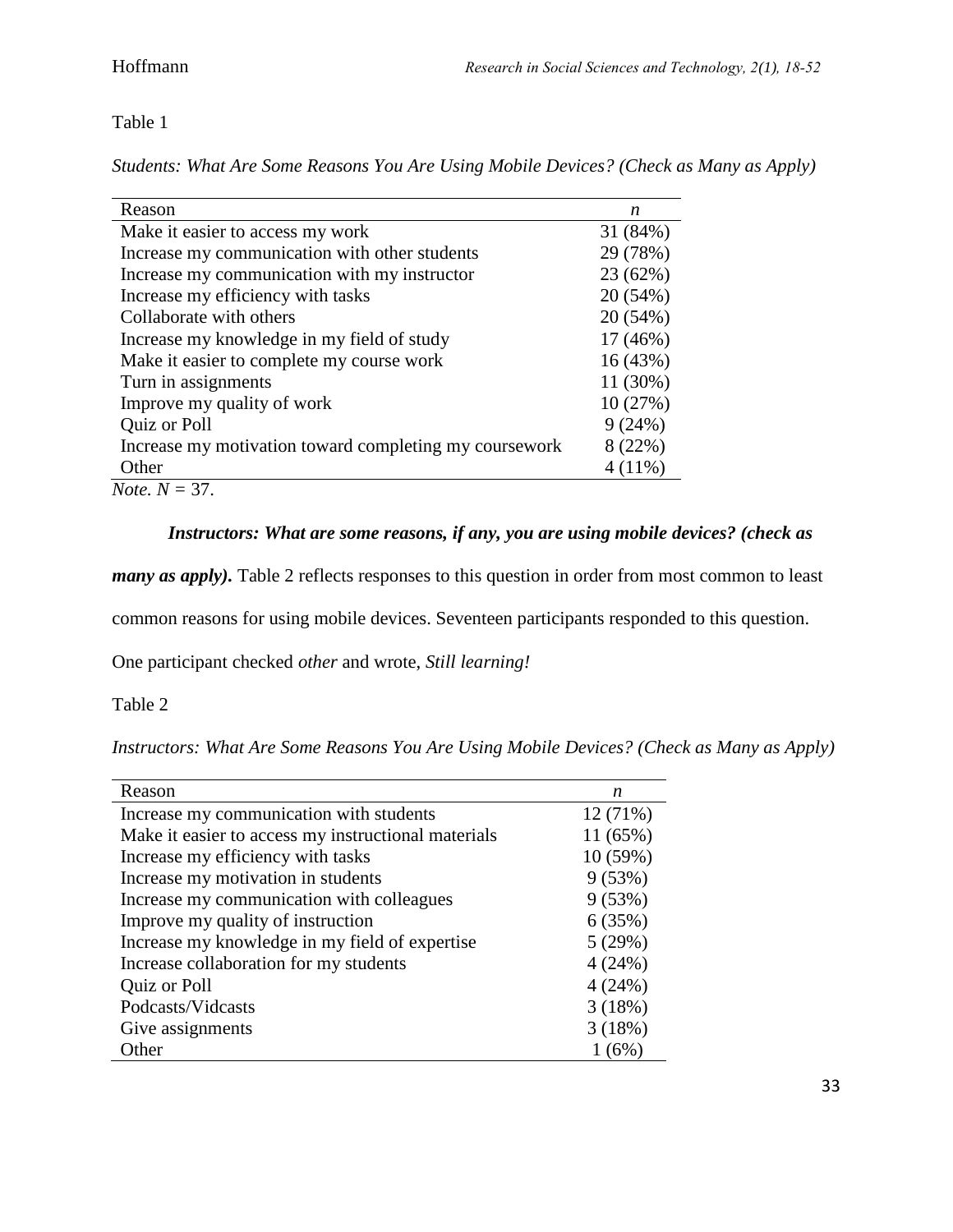*Note. N =* 17.

The most common responses between students and instructors for using mobile devices were to increase communication, easier access to school materials or information, and efficiency with tasks. This finding indicates that both students and instructors have the same goals for using mobile devices and these could be shared with other students and instructors.

**Student and instructor uses in class.** This section presents the questions asked of students and instructors regarding the way in which the participants used mobile devices in class.

### *Instructors: Do you ever ask your students to use mobile apps to complete*

*assignments? Yes: Tell me about a time when you did.* Fourteen of the 19 respondents said *no* and six of the 19 responded with *yes*. Collaboration, Special Purpose Applications, Campus App/LMS, Flipping, and Consumption/Reference/Search were the codes used to group the responses, which are listed from most commonly used to least commonly used in Table 3.

Table 3

*Instructor: Do You Ever Ask Your Students To Use Mobile Apps to Complete Assignments?*

| Response                           | n      |
|------------------------------------|--------|
| Collaboration                      | 2(33%) |
| <b>Special Purpose Application</b> | 2(33%) |
| Campus App/LMS                     | 2(33%) |
| Flipping                           | 1(17%) |
| Consumption/Reference/Search       | 1(17%) |
| <i>Note.</i> $N = 6$ .             |        |

It is interesting that there was a disparity between the student and the instructor responses. The common themes between the two groups are Collaboration, Special Purpose Apps, and Campus Applications/LMS. The other responses that students gave were more student-centered, like taking notes, which fit into productivity and reading. However, students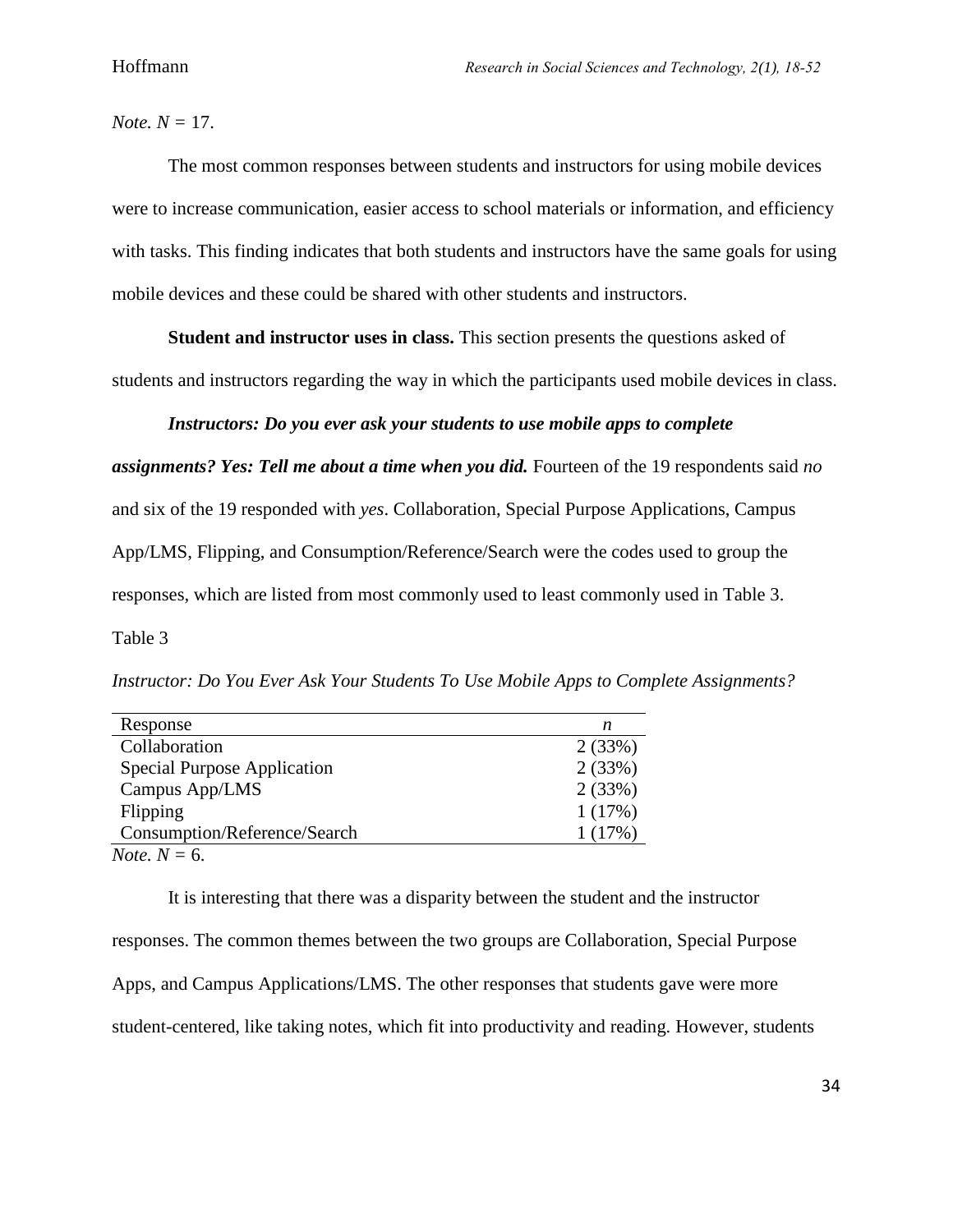reported taking quizzes on their devices, yet no instructors reported asking students to take quizzes online. Perhaps instructors see those quizzes as part of the LMS and not an outside application.

*Students: Name a few mobile apps that you use inside of class***.** Thirty-six students responded to this question; of those 36, three said *none*. One student specifically said, *I almost never use my phone in class (too distracting), if I do I use Safari or Adobe to pull up an article during class discussion or Google (for definitions or thesaurus).* The responses fit into nine different categories—Consumption, Campus/LMS, Productivity, Cloud Storage, Special Purpose Apps, Social Media, Communication, Entertainment, and Games. Table 4 reflects the number of student participants who reported using the corresponding category of mobile app in class. Table 4

| App                         | n        |
|-----------------------------|----------|
| Consumption                 | 16(44%)  |
| Campus/LMS                  | 10 (28%) |
| Productivity                | 9(25%)   |
| Social Media                | 6(17%)   |
| Communication               | 6(17%)   |
| Cloud Storage               | 5(14%)   |
| <b>Special Purpose Apps</b> | 5(14%)   |
| Entertainment               | 2(5%)    |
| Games                       | 2(6%)    |
| <i>Note.</i> $N = 36$ .     |          |

*Students: Name a Few Mobile Apps That You Use Inside of Class*

# *Instructors: Name a few mobile apps, if any, that you ask your students to use in your*

*classes.* Seventeen instructors responded to this question; of those 17, five said *none* (or they do

not ask students to use mobile apps). The responses fit into eight different categories:

Consumption/Searching, Educational Streams/Entertainment, Social Media/Video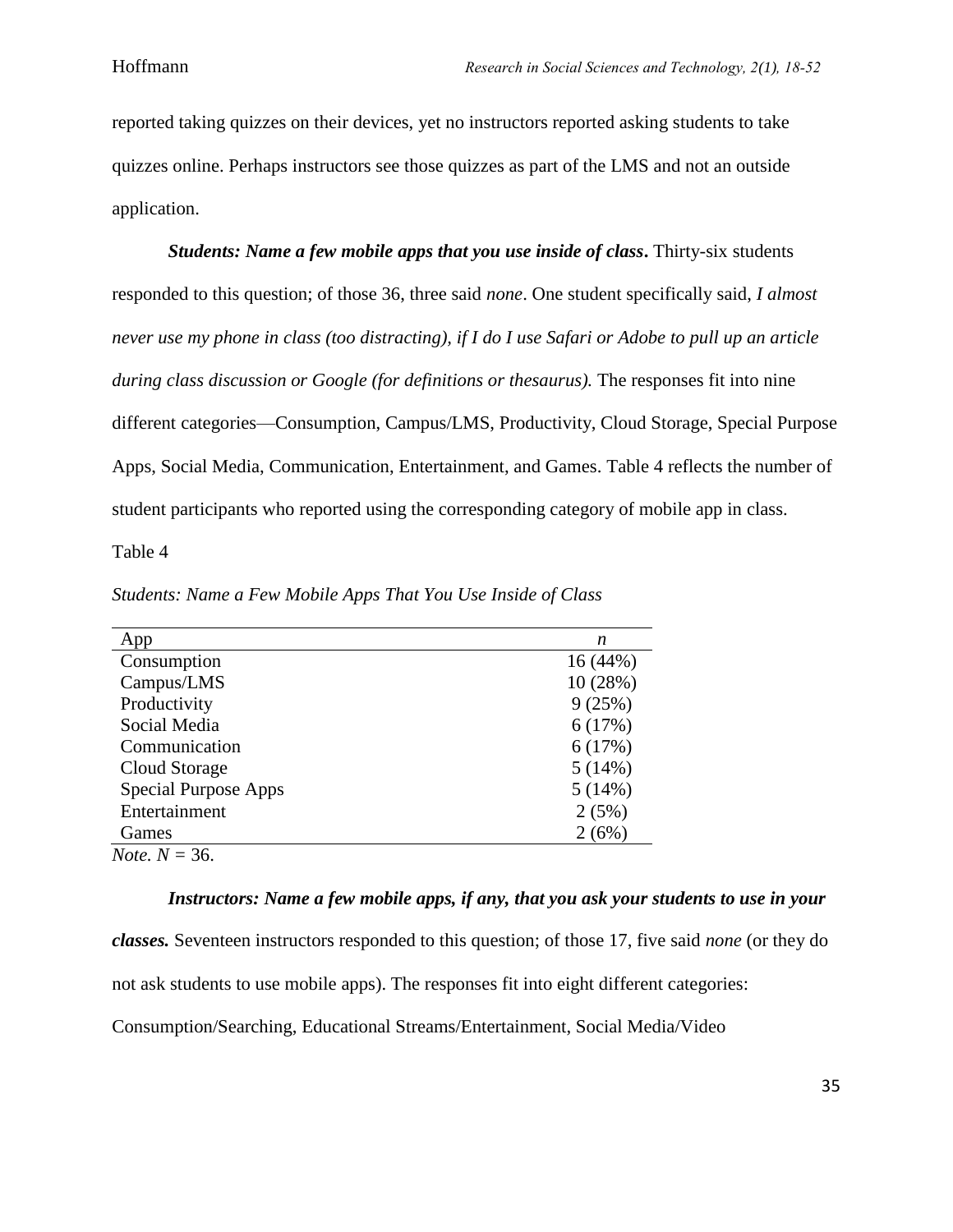Conferencing/Communicating, Campus/LMS, Special Purpose Applications, Collaboration,

Cloud, and Quizzing/Polling. Table 5 lists the responses in order of most commonly requested

applications to least commonly requested applications.

Table 5

*Instructors: Name a Few Mobile Apps, If Any, That You Ask Your Students to Use in Your* 

*Classes*

| App                                           | n      |
|-----------------------------------------------|--------|
| Consumption/Searching                         | 6(35%) |
| <b>Educational Streams/Entertainment</b>      | 5(11%) |
| Social Media/Video Conferencing/Communicating | 3(18%) |
| Campus/LMS                                    | 3(18%) |
| <b>Special Purpose Applications</b>           | 3(18%) |
| Collaboration                                 | 3(18%) |
| Cloud                                         | 1(6%)  |
| Quiz/Poll                                     | (6%)   |
| <i>Note</i> . $N = 17$ .                      |        |

Common uses between students and instructors were Consumption/Searching, Social Media, and Campus/LMS uses, which indicates and supports the earlier claims that instructors ask students to use mobile devices to look up information or check for references. Social media may be used as a means to connect with other students or experts in the field. Finally, many students and instructors are utilizing their schools' LMSs. Some students are aware of Cloud storage applications, yet instructors are not asking their students to utilize them for easier access to course materials. Additionally, instructors reported asking students to use applications for collaboration, but students are not reporting using those. Collaboration applications such as Google Drive, which could double as Cloud storage, could help students communicate with each other, aid productivity, and well as increase engagement, addressing the concern of the student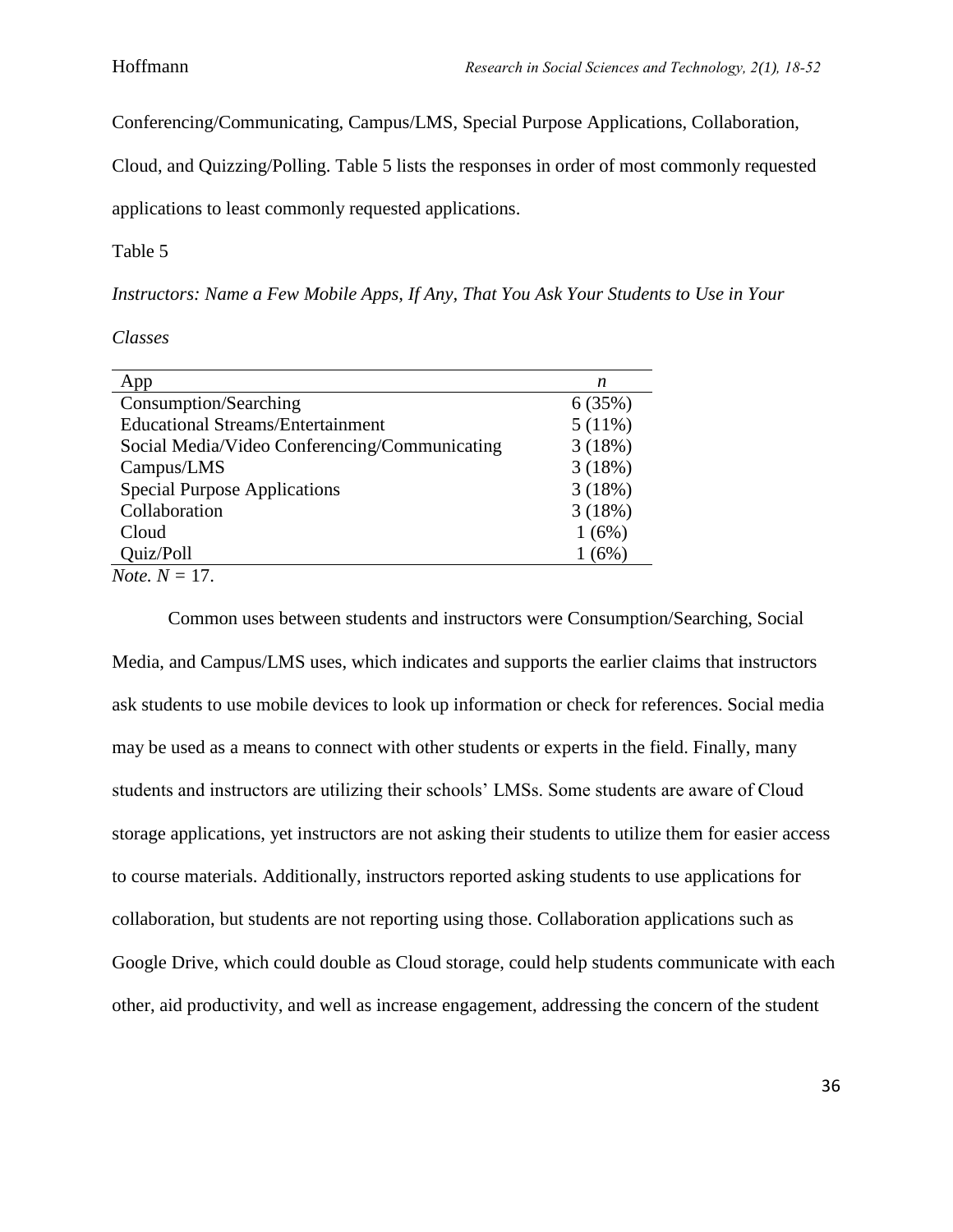who mentioned the potential distraction of using mobile devices for learning. If these uses are encouraged and directed by instructors, students may have less chances to be distracted.

# *Students: Tell me about a time when an instructor has explicitly asked you to use a*

*mobile device.* Thirty-one responded to this question; four of those 31 said *none,* which means that instructors have not asked the students to use a mobile device. The coded responses fit into the following categories: Reference/Search, Quiz/Poll, Campus/LMS, Communication, Productivity, Photography, Calculate, and Educational Streams. The responses are listed in Table 6 in the coded categories from most commonly asked to use to least commonly asked to use.

Table 6

*Students: Tell Me about a Time When an Instructor Has Explicitly Asked You to Use a Mobile* 

*Device*

| Purpose                    | n         |
|----------------------------|-----------|
| Reference/Search           | 14 (45%)  |
| Quiz/Poll                  | 7(23%)    |
| Campus/LMS                 | $3(10\%)$ |
| Communication              | $3(10\%)$ |
| Productivity               | 2(6%)     |
| Photography                | 2(6%)     |
| Calculate                  | 1(3%)     |
| <b>Educational Streams</b> | 1(3%)     |
| <i>Note.</i> $N = 31$ .    |           |

*Instructors: Tell me about a time when, if at all, you used asked your students to use a mobile device in your class.* Sixteen instructors responded to this question; of those 14, two said *none* or *have not* (asked students to use a mobile device in class). The responses fit into five different categories: Research, Collaboration/Communication, Polling, Special Purpose Applications, and Campus/LMS. The number of instructors who responded within those coded responses are reflected in Table 7, from most commonly asked to least commonly asked.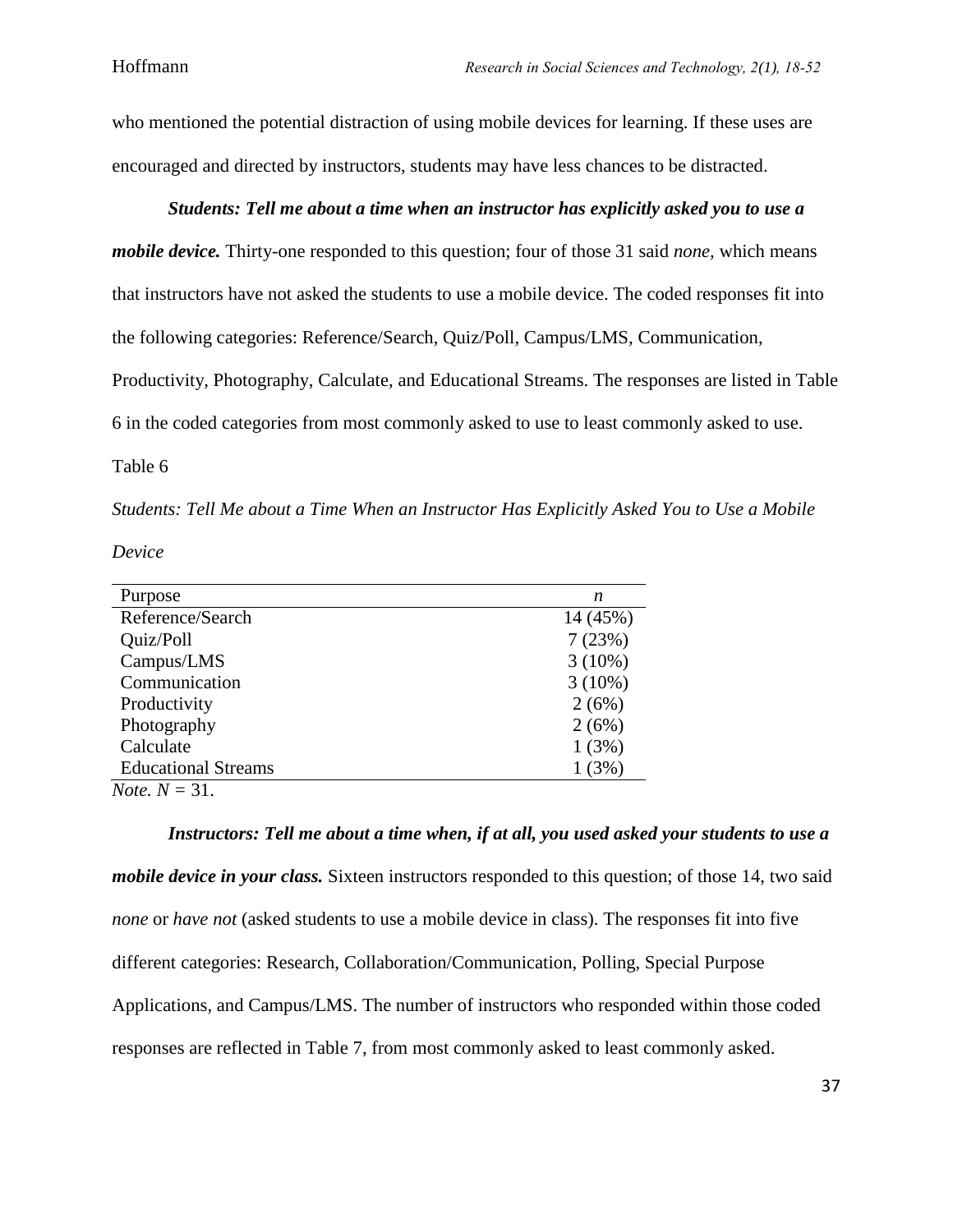Referencing was rated the highest among both groups, which indicates a very basic use of a

mobile device as a reference tool, no different than asking students to look in their book for an

answer. Campus/LMS uses and Communication were also rated highly.

Table 7

*Instructors: Tell Me About a Time When, if at All, You Used Asked Your Students to use a Mobile* 

*Device in Your Class*

| Purpose                             | n      |
|-------------------------------------|--------|
| Research                            | 7(44%) |
| Collaboration/Communication         | 5(31%) |
| Polling                             | 3(19%) |
| <b>Special Purpose Applications</b> | 3(19%) |
| Campus/LMS                          | 1(6%)  |
| <i>Note.</i> $N = 16$ .             |        |

### **Part 2: Research Questions Answered**

This section of the chapter will use the aforementioned analyses to answer the research questions.

#### **Research question 1: In what ways, if any, do undergraduate students use mobile**

**devices in class for academic purposes?** This study showed that students and instructors are at very basic use of mobile devices. Those mobile technology uses do not utilize technology specific uses. The mobile device uses that students reported could just as easily be done with analog tools such as books or papers, students reported using their devices in class for *finding information, reading, consumption, reference, search,* and *distraction.* Before the digital age students would have referenced encyclopedias. Nowadays, they reference Wikipedia. They could have referenced their textbooks; today they may have that textbook digitally. The benefit of the mobile device for these basic uses is the speed with which the information can be obtained.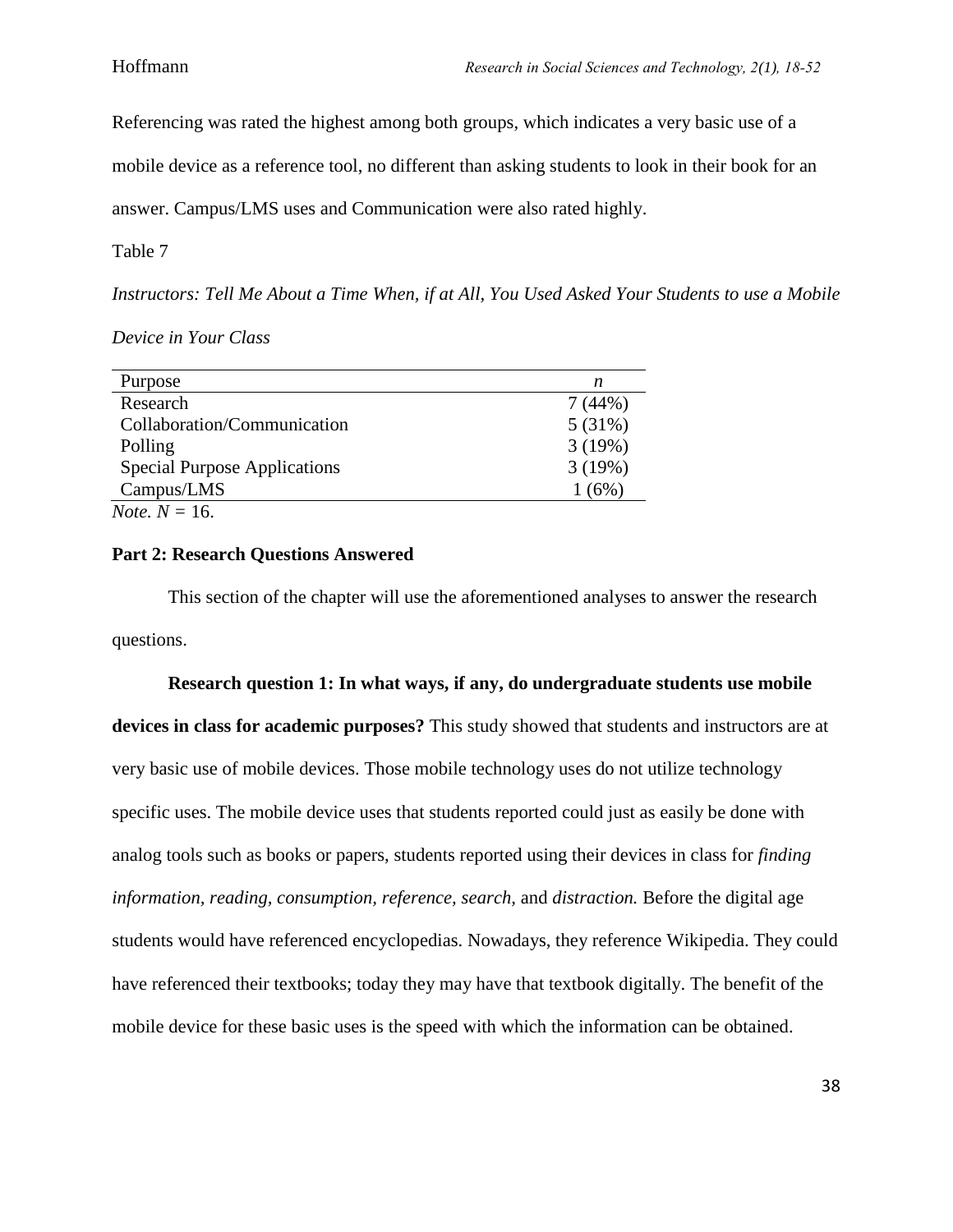Using the search feature within an eBook application like iBooks or Kindle, students can quickly pull up the desired information, whereas before, students would have had to rely on their memory of where the information was, bookmarks, or notes. Mobile devices allow users to more quickly and efficiently gather the information that in the past would have taken more time. Students noted *distractions* as well. They stated that they were not bored, but got distracted while looking up content. Other students in the study specifically stated that they were aware of the potential for distraction and chose not to use their devices for that reason.

*Communication, collaboration, social media,* and *Cloud storage* can be accomplished in a unique with mobile devices. The first smartphones' main purpose was to communicate via text, call, or email. Today, smartphones have the power and the enhanced ability to communicate beyond those basic uses and open doors to collaboration, cloud storage, and social media, which can add tremendously to the learning experience. Students can edit a document or project simultaneously using Google Drive. They can share it with each other via the same means or store and share files to be accessed easily at any time through cloud storage tools like Dropbox or Evernote. Social media allows students to crowd source information, connect with experts, and obtain data, facts, or resources within seconds. The power of information through social media in real time is unique through the easy access of mobile devices.

Finally, tools like *campus apps/LMSs, special purpose apps, photography, entertainment, games, calculating,* and *educational streams* put mobile device usage a cut above laptop or analog tools. Application developers specifically design apps for users to create, collaborate, share, and explore. When students or educators use these advanced features or applications of mobile devices it reflects a deeper knowledge of the TPACK framework. Students can take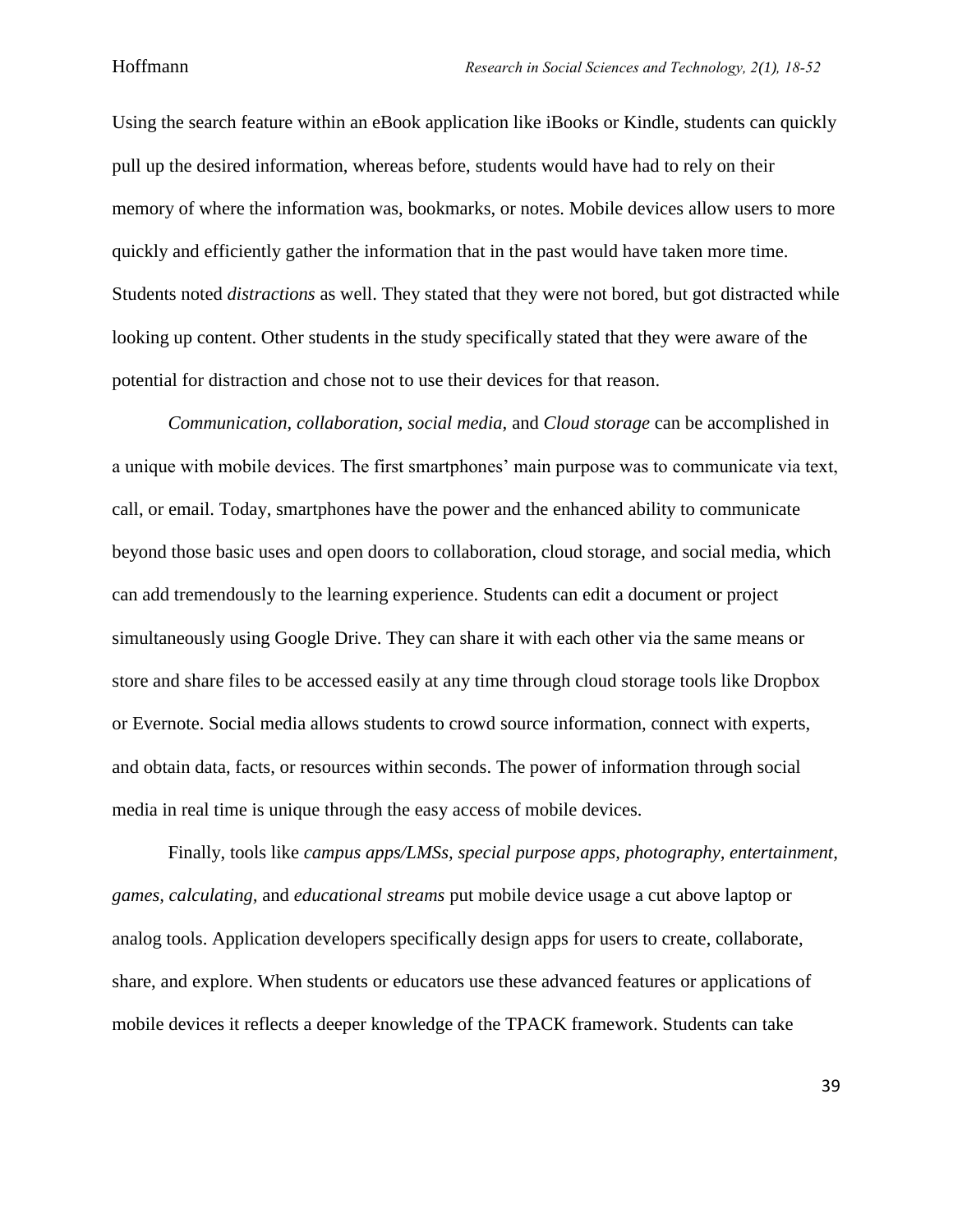photos of notes on a whiteboard to reference later quickly and easily. They no longer have to diligently copy everything down and worry that they got it right; they have the exact image to reference. Calculating apps can perform the most advanced calculations without needing a specific type of graphing calculator; students can buy a graphic calculator app for much less than what they would spend on such a device. Campus applications or LMSs allow students to access necessary and pertinent course content at anytime, anywhere. That content is personalized to their course needs. Educational streams and entertainment apps allow students to access lectures, podcasts, vidcasts, and related multimedia content without ever having to leave their seats. Finally, games, although initially thought of as a distraction by many, have academic qualities if connected correctly to the content. For example, Angry Birds can be connected to physics and Clash of the Clans can be used to develop problem solving and team building strategies. All of these applications can be done best with mobile devices, due to their ease of portability and specific application features, taking learning to the next level.

**Research question 2: In what ways, if any, do undergraduate students use mobile devices out of class for academic purposes?** Similar to the ways students used devices in class, Consumption, Reference, Search, and Productivity were used outside of class for academic purposes. Reading was not listed as an activity done outside of class on mobile devices. This is interesting because it could mean that students also buy the physical books but do not carry them to class, hence referencing their mobile devices in class. Productivity was a surprising finding here because many students stated that it was easier to produce work on a computer rather than a mobile device.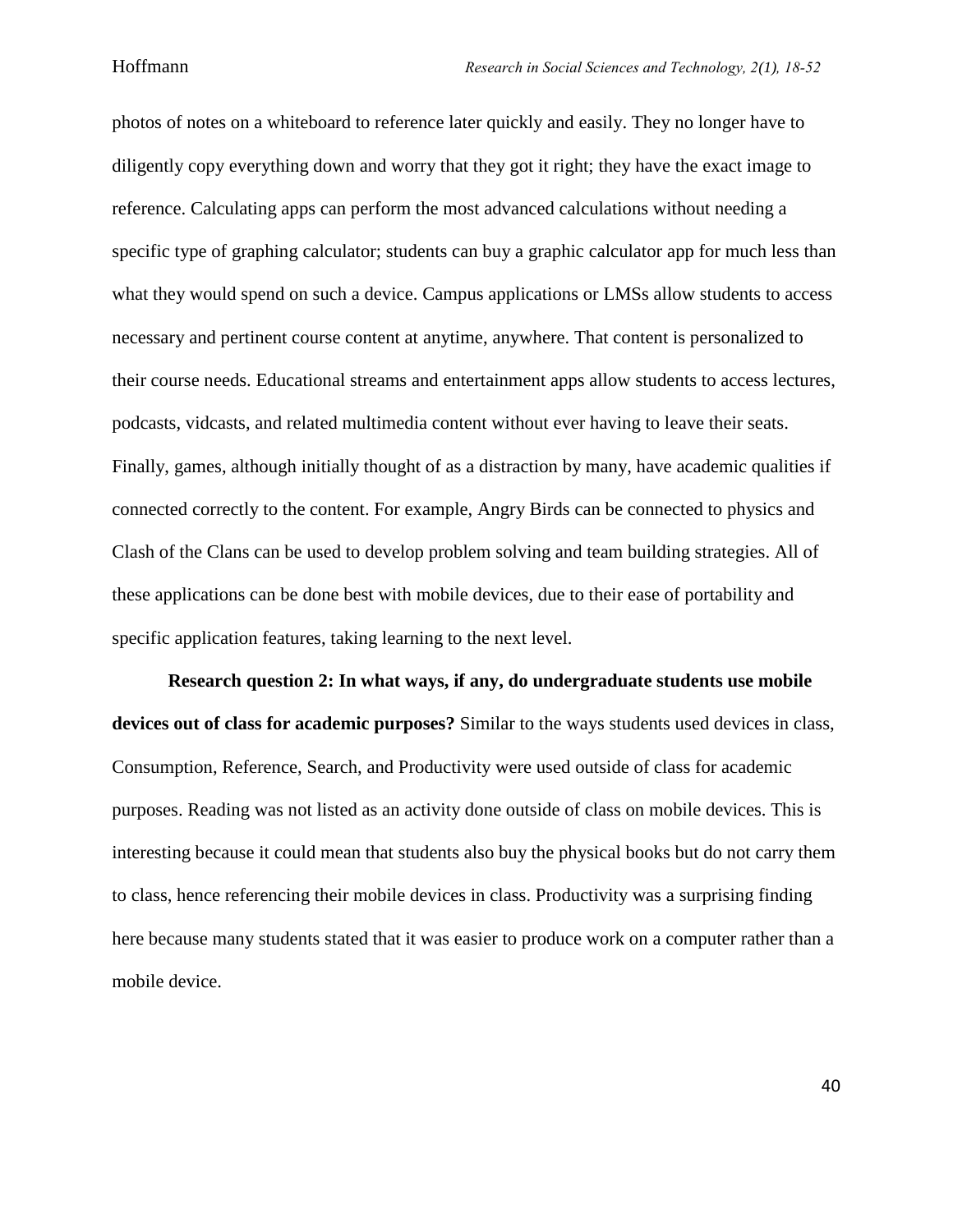Music, Entertainment, Social Media, Communication (email, text messaging, and/or chats), Shopping, Cloud Computing and/or cloud, and Storage were some of the uses students noted outside of class. Music and entertainment was also reported; students reported listening to or watching music/ entertainment while doing schoolwork. Social media and communication were reported as means to connect with classmates regarding what assignment due dates or to collaborate on assignments including cloud storage and computing applications. Students indicated that they shop on sites like Amazon to purchase textbooks or other school resources.

Games, Special Purpose Apps, Navigation, and Campus App/LMSs, again are unique to mobile devices. Some of these uses, like games, were noted as a means to *regroup* between homework sessions. Special Purpose Apps, like Epocrates, allow medical students to make informed medical decisions by referencing studies or experts in the field. Campus App/LMSs are used both in and outside of formal class for different purposes. Students simply reference those apps in class, whereas outside of class students use them to hand in assignments and participate in discussion forums.

**Research question 3: In what ways, if any, do instructors use mobile devices in class for academic purposes?** Many instructors reported using mobile devices for Presentation, Consumption, Reference, Search, Educational Streams, and Entertainment. Again, these are very basic uses of the devices that can be accomplished on a computer or even through the use of a TV, DVD player, etc. These methods do not encourage TPACK usage; rather, they are just another way of doing what they have already been doing. The ease of access can be argued here for searching and referencing as well as timely access to educational streams if a situation arises, but generally, these uses are not mobile device specific.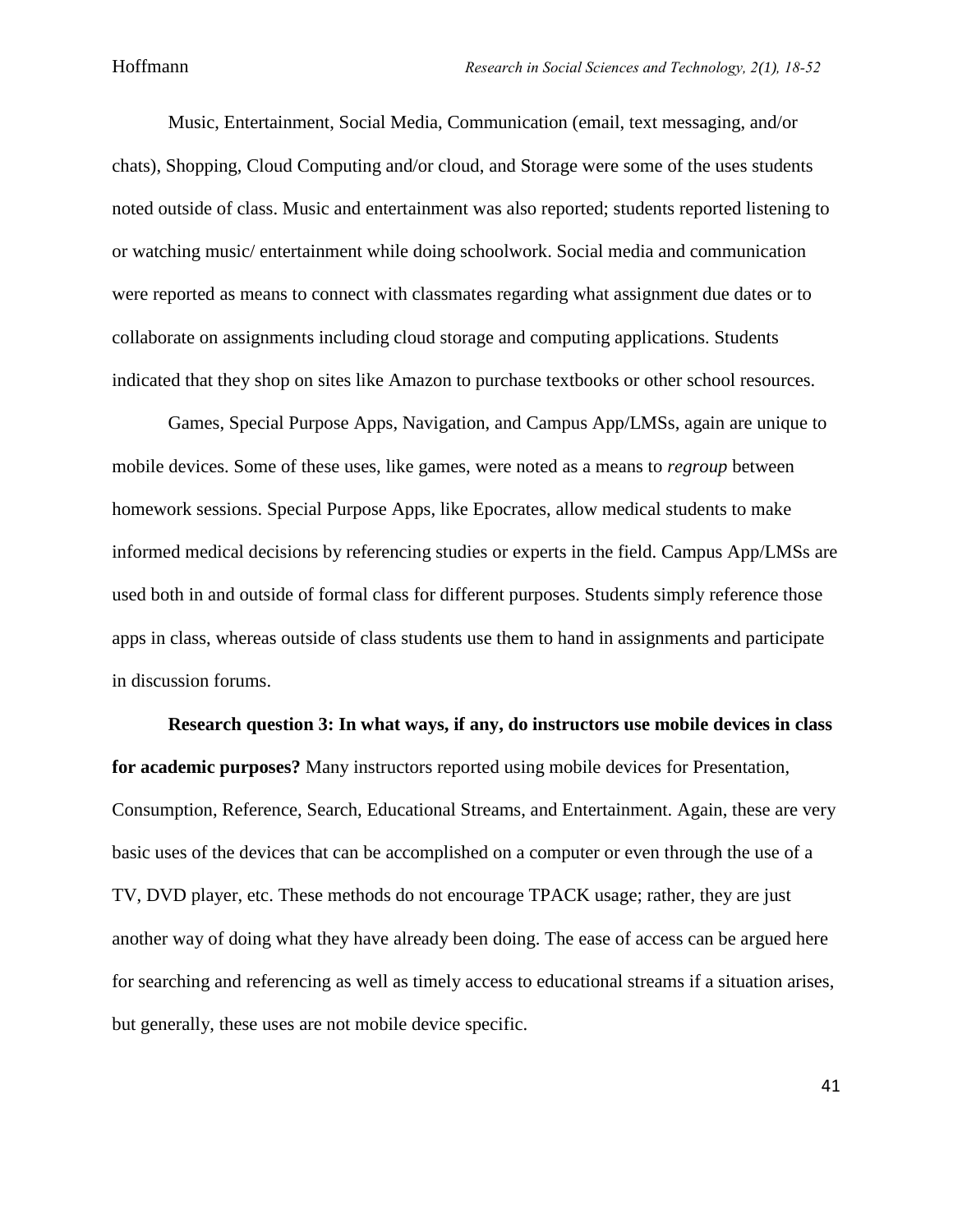Some faculty noted using mobile devices in class for Collaboration, Cloud access, Conferencing/Communicating, and Quizzing/Polling. These uses are taking mobile learning to the next level. Instructors are not necessarily utilizing the mobile devices to their fullest potential, yet they are well on their way to doing so. Some of these functions can be performed on laptop devices; however, with their increased ease of access, mobile devices make these uses timely. Collaboration through tools such as Google Drive or Prezi allows creation of dynamic content in seconds while including all students. Cloud access allows instructors to provide all students access to electronic documents without ever having to make a photocopy or leave the room. Conferencing and communicating could that were once done solely via telephone can now be done with smartphones, Skype, FaceTime, or Google Hangout. Viewers can not only hear but also see the other person in real time. This affordance opens many doors to connect with experts in the field across great distances without ever leaving the campus. Finally, quizzing or polling allows teachers to get obtain time formative assessment data from every student to ensure everyone is learning. Since every student in this study had access to a smartphone, mobile devices have the potential to allow instructors to require every student to participate in the means they see appropriate.

Special Purpose Apps, Campus App/LMS, Flipping the classroom, Social Media/Videos utilize the unique features of mobile devices. Professors are able to find content specific applications like the TWEN application, which allows law students to access archives and law specific information; an activity that would have had to be done in a library only years ago. Flipping the classroom can be done easily through the use of the video camera on a mobile device so that class time can be used in more collaborative and interactive ways. Social media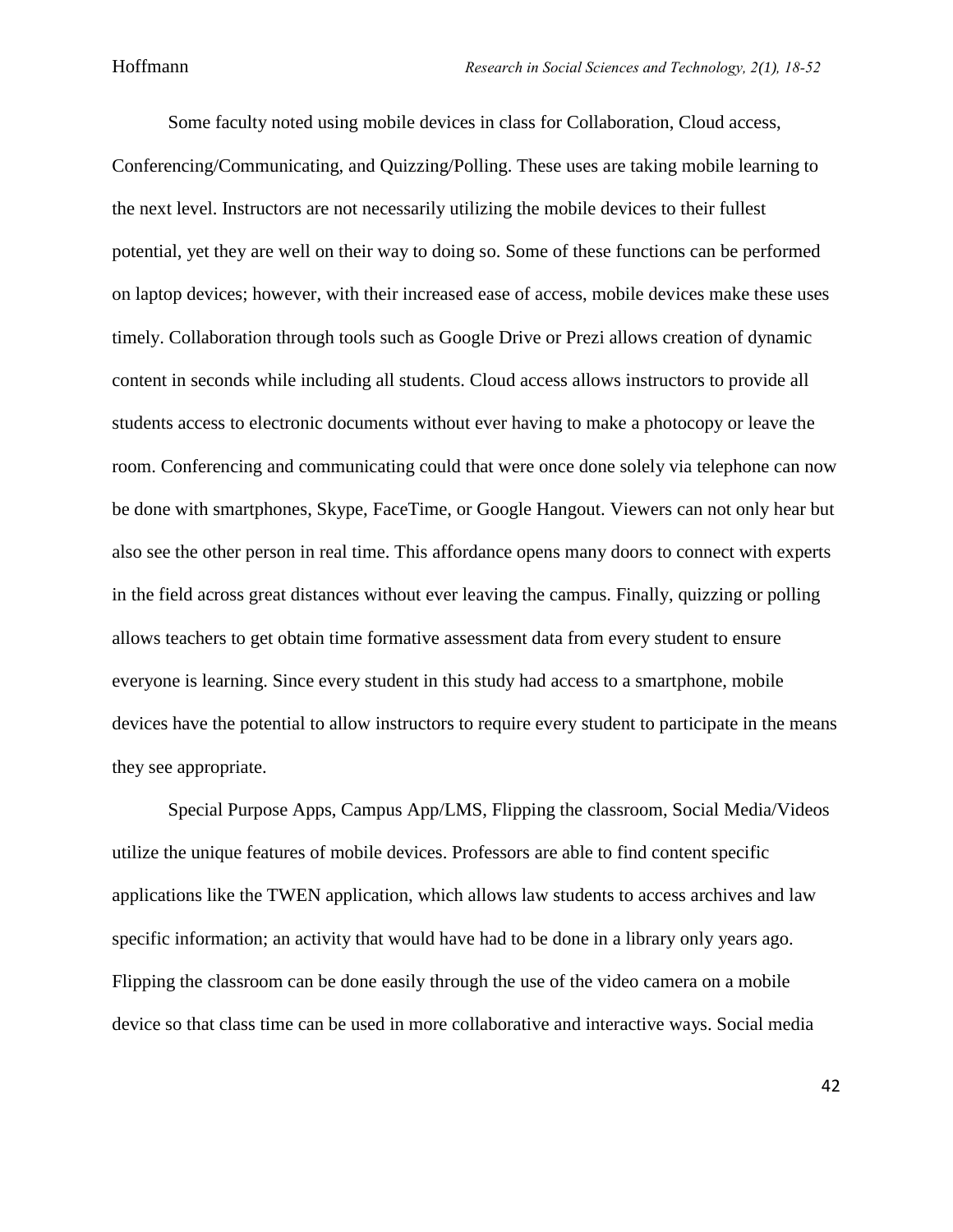and videos allow instructors to access current content within seconds and connect it with what is being taught or discussed. It allows instructors to personalize each class, rather than teach from a script. Finally, campus apps or LMSs allow instructors to personalize learning for their students, make changes as necessary, and meet the diverse needs of each student through posting a variety of content.

**Research question 4: In what ways, if any, do undergraduate instructors use mobile devices out of class for academic purposes?** It is evident that faculty do more research with their mobile devices outside of class than in class, whereas students used their devices in class for researching more often than outside of class. Faculty reported using mobile devices to access Books, Educational Streams, News, and to Communicate, Produce documents etc., and Reference. Mobile devices make it easier to accomplish these tasks; however, mobile devices are not essential to the accomplishment of these tasks.

Social Networking, Music, and Cloud Based Apps are beginning to use the full capabilities of mobile devices. Faculty can use social networks to connect with their students outside of class to answer questions or provide resources. Mobile devices allow this to happen outside of the office or home. Cloud Based Apps allow documents to be shared easily and accessed from any device, providing the most up to date information. Music was noted as more of a form of entertainment while working on academic content.

Campus App/LMS, Photography, Games, Navigation are uses that take advantage of the advanced features of mobile devices. The Campus Apps/LMSs allow for rich content to be shared and personalized for students to access at any time. Photography allows faculty to capture specific examples of course connected content. Games can be created to make learning more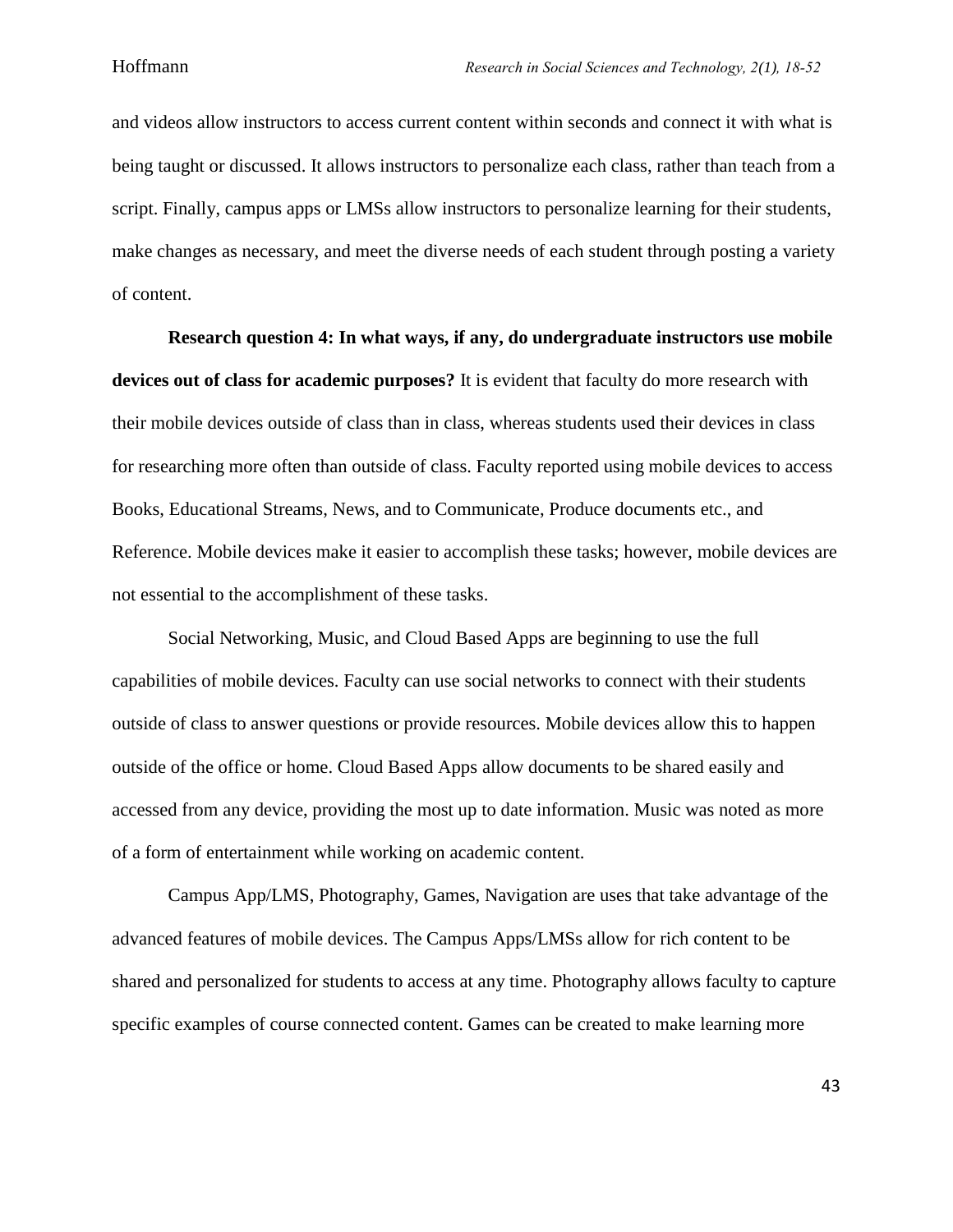dynamic and potentially connecting and capturing the interest of their students. Navigation can be used to connect a setting to the context of course materials. These advances mobile devices uses seem to be more for instructors' personalized learning rather than for their students; however, these uses can be developed and encouraged use in class with their students as well.

## **Summary of Findings**

The study revealed that students use their mobile devices for a wide variety of tasks. Many of those uses were in fact academic in class; however, a few non-academic themes did emerge. Two students outright reported using their devices to distract themselves. They stated: *Used my smartphone to remove some boredom during lectures,* and *used it to text or look at Instagram, not necessarily because class was boring, just couldn't resist.* Other write-in answers of ways they used their devices in class included entertainment, social media, games, and communication. However, social media, games, and communication uses can also be academically related. Specific non-academic examples included *Family Guy, SnapChat,* and *Texts.* This distraction potential was a major concern for instructors and contributed to their apprehension about integrating mobile devices into their course. However, out of 38 students who responded, only two explicitly admitted to using it as a distraction, whereas seven other students acknowledged the potential distraction and noted the following reasons for not wanting to use a mobile device in class: (a) *It's easy to get distracted, so many apps,* (b) *it gets distracting,* (c) *I get distracted easily,* (d) *mobile devices 100% distract me from school work,* (e) *will use them for other purposes and distracts other students who handwrite notes,* (f) *laptop is not as distracting a phone,* and (g) *gets easily distracted with other things on the laptop or tablet.*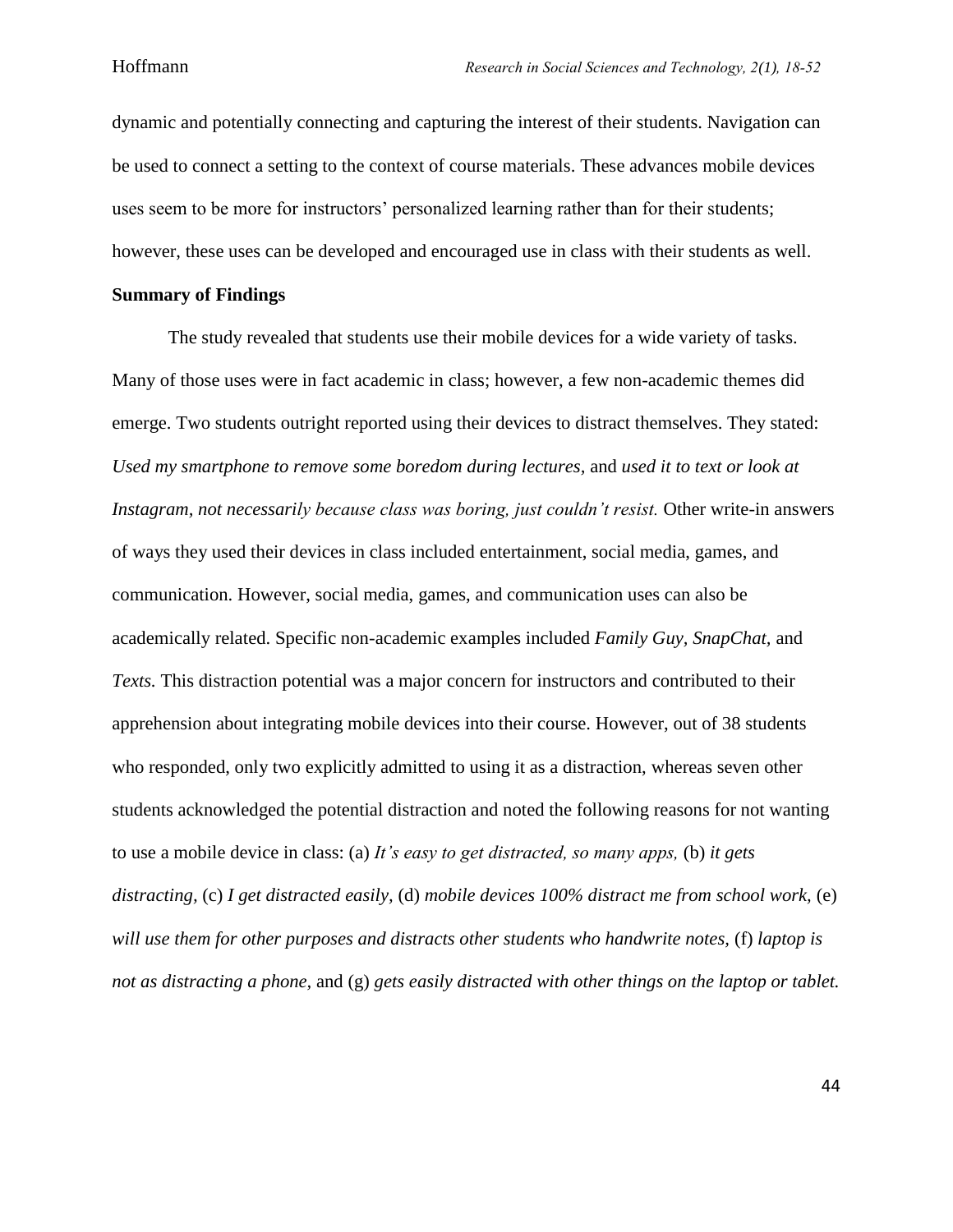However, if instructors are guiding and deliberately integrating devices into their courses, students will be less likely to get distracted.

It is important to acknowledge that distractions do not come from the devices; rather, distractions are a problem with the pedagogy. Whether a student has a device or not, if he/she is not engaged he/she will find a distraction. Students used to pass notes or talk to their neighbors; now mobile devices offer a different medium for distraction. It is not the device that is inherently distracting. Focusing on engaging pedagogical strategies while including mobile devices may begin to utilize the TPACK framework while dispelling the notion that devices are to blame.

Both students and instructors shared a few advanced or unique mobile device uses: collaboration, quizzing/polling, and special purpose apps. However, these uses were reported as being teacher directed, or as formal learning. These uses do not reflect the TPACK framework because the pedagogical strategy is recalling information, nor is the technological application unique to the pedagogical approach. Recalling information can be done just as easily through analog tools as it is through this technological application. The key with TPACK is to not simply substitute analog for digital; rather, it is to provide a rich technological application that supports the pedagogical strategy.

Collaboration uses reported by both students and instructors were at an emerging level passed simply consuming and/or referencing. Dropbox, Prezi, Google Drive, and virtual notebook were some examples of collaborative uses. Dropbox was noted as a place to share files. Sharing files can also be accomplished through Google Drive or Evernote as well. It is not just the sharing of files that is important, but also the ability to collaborate in real time on those files. The power of Google Drive allows collaboration to occur simultaneously with changes in real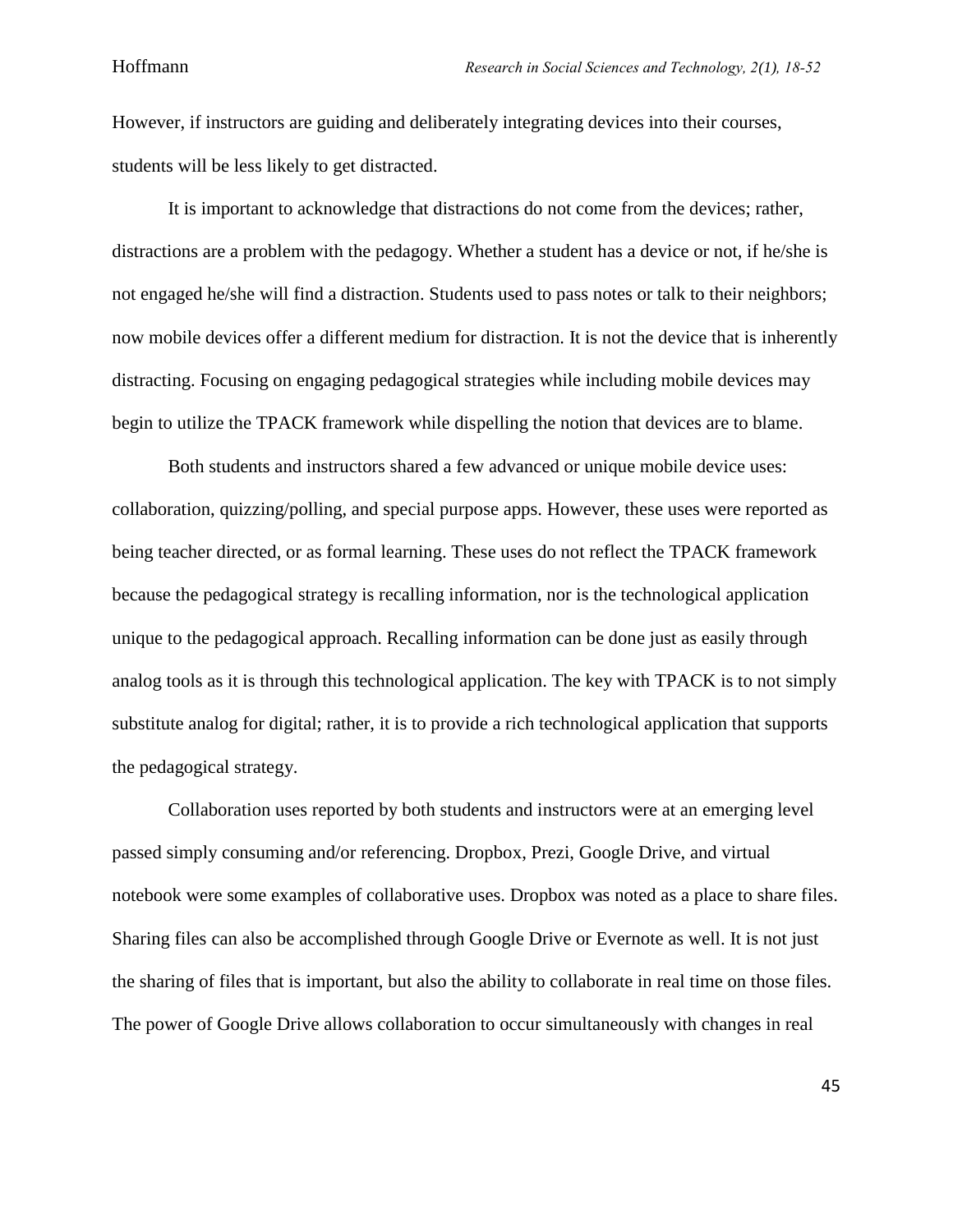time. Additionally, each member of the group can have access to the documents. Pedagogically, instructors can have group members keep organic chemistry notes together without anyone needing to make a copy or physically get together. TPACK strategies are being utilized through encouraging students to do active learning while using technology and collaboration.

Some of the pedagogical strategies that faculty members mentioned included appropriate teaching methods regarding the PCK model. For instance, many students reported that faculty ask them to use their devices to look something up or reference material. Teachers are asking students to learn through inquiry, discovery, or active learning. However, just because they use a mobile device instead of a book does not make this task TPCAK. In the sciences a professor may ask student to search for the symptoms of a specific disease; doing so while utilizing a mobile device's unique features would align this task with the TPACK framework. An educator could still implement the active learning model by using mobile device communication features to connect with experts, arrange interviews, harness the power of live social media to obtain public opinion on a topic, or use Instagram to search hashtags of images. Changing this way of thinking for instructors needs to happen in order to move toward true TPACK integration.

The biggest potential is for TPACK integration with mobile devices is the integration of special purpose applications such as VoiceThread, which allows easy collaboration while taking advantage of the presence of mobile devices. By using VoiceThread in history courses, instructors can model TPACK teaching strategies. VoiceThread connects with the New York Public library, allowing students to locate primary source materials. Students may also comment on their classmates' work via voice, type, or video. This application utilizes a variety of technological knowledge teaching strategies. Additionally, applications such as Nearpod (allows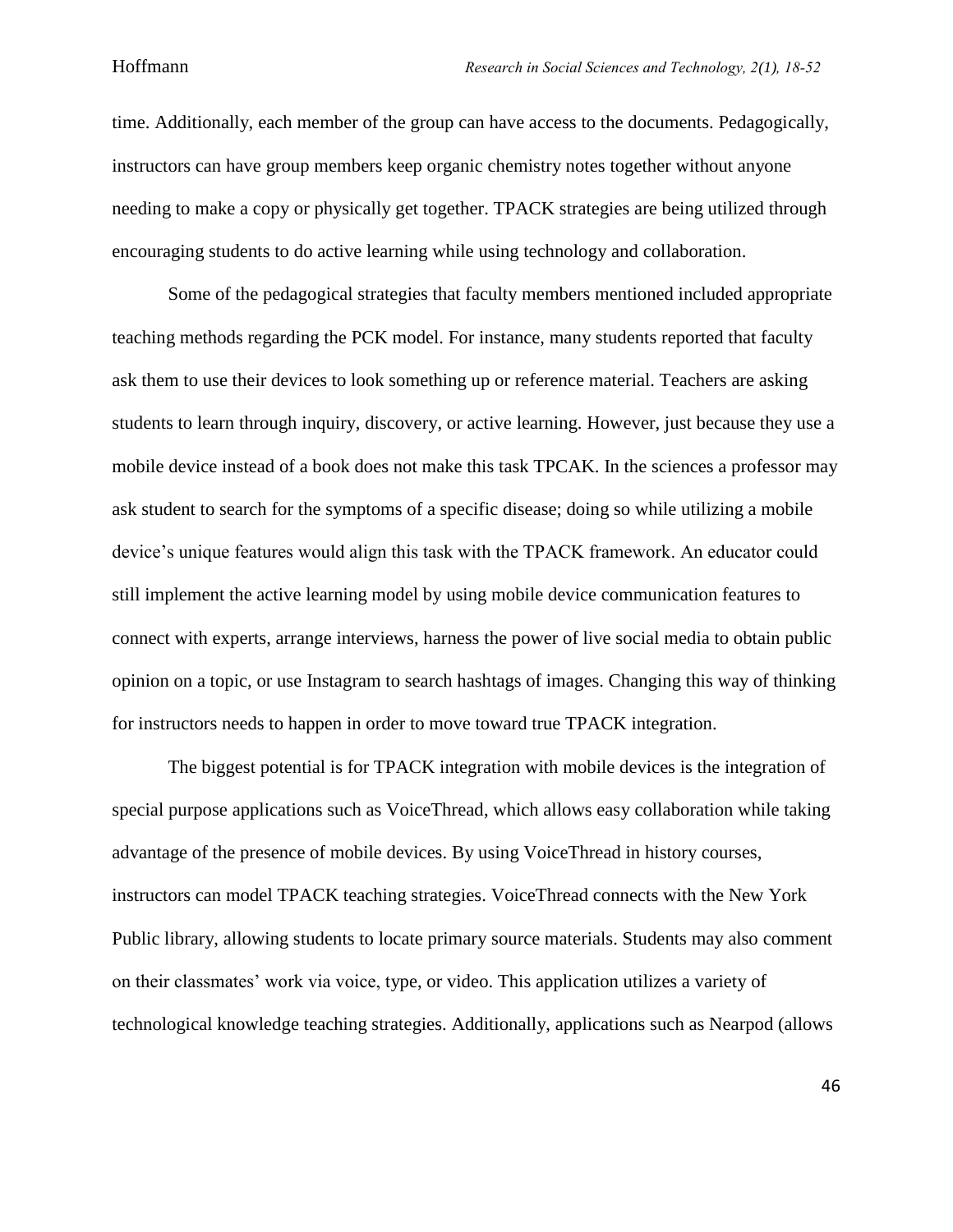students to follow the instructor, collaborate, work at their own pace, etc.), Notability (robust note taking through images, audio, and text as well as collaboration capabilities), or Geometer's Sketchpad (geometric drawings with hands on capabilities to measure segments, angles, etc.) are all good examples of uses toward using the TPACK framework effectively. These are just a few more advanced mobile device applications instructors could use that participants failed to mention in the study. The aforementioned applications encourage TPACK integration into the college classroom. With instructor directed use of these tools, students may begin to use them on their own outside of class to accomplish informal learning. With teacher directed uses of mobile applications, students will be less likely to be off task or distracted as well.

#### **Limitations**

The results of this study are best applied to other universities with similar demographics and populations. Information about participants was obtained through self-report measures; therefore, the results may reflect personal uses that are not demonstrative of the entire university populations' usage. The researcher pulled a random sample from each research site to provide a representative population sample. The sample of research subjects was limited to those who consented to participate in the study and were students who attended two small Christian liberal arts universities in Southern California. The intent of surveying a random sample was to obtain a cross section of the population to provide the most accurate view of the universities' student populations. The researcher adapted the student survey instrument that was used by researchers from UCF (Chen & DeNoyelles, 2013) to incorporate the most up to date research data. The student and faculty surveys were piloted before the start of the data collection. Two experts in the educational technology field validated those pilot study survey results. Data collection was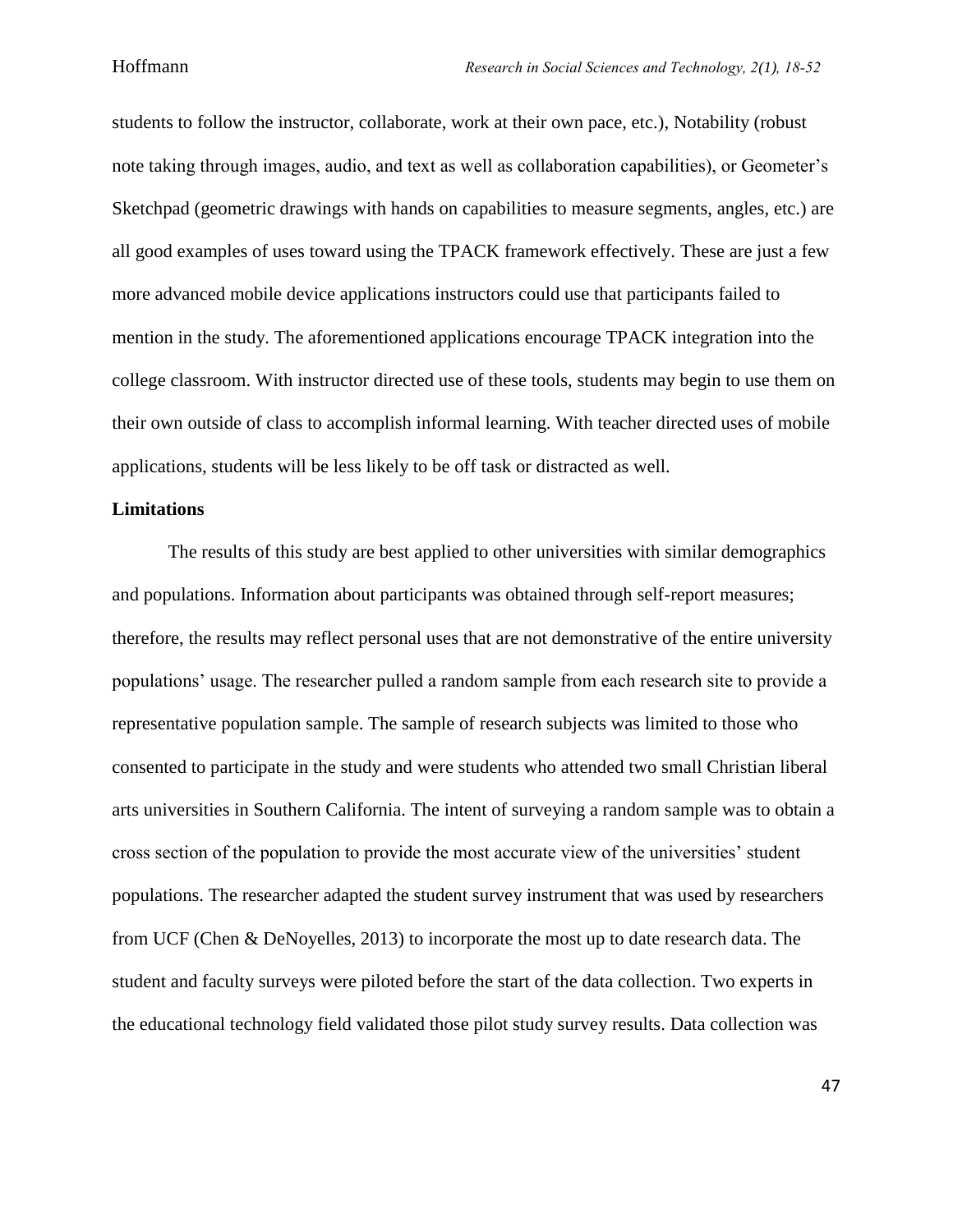limited to the time allowed by the Institutional Review Board (IRB). The researcher gathered data over the course of 6 weeks during in-session semesters to best capture the participants' uses of mobile devices for academic purposes.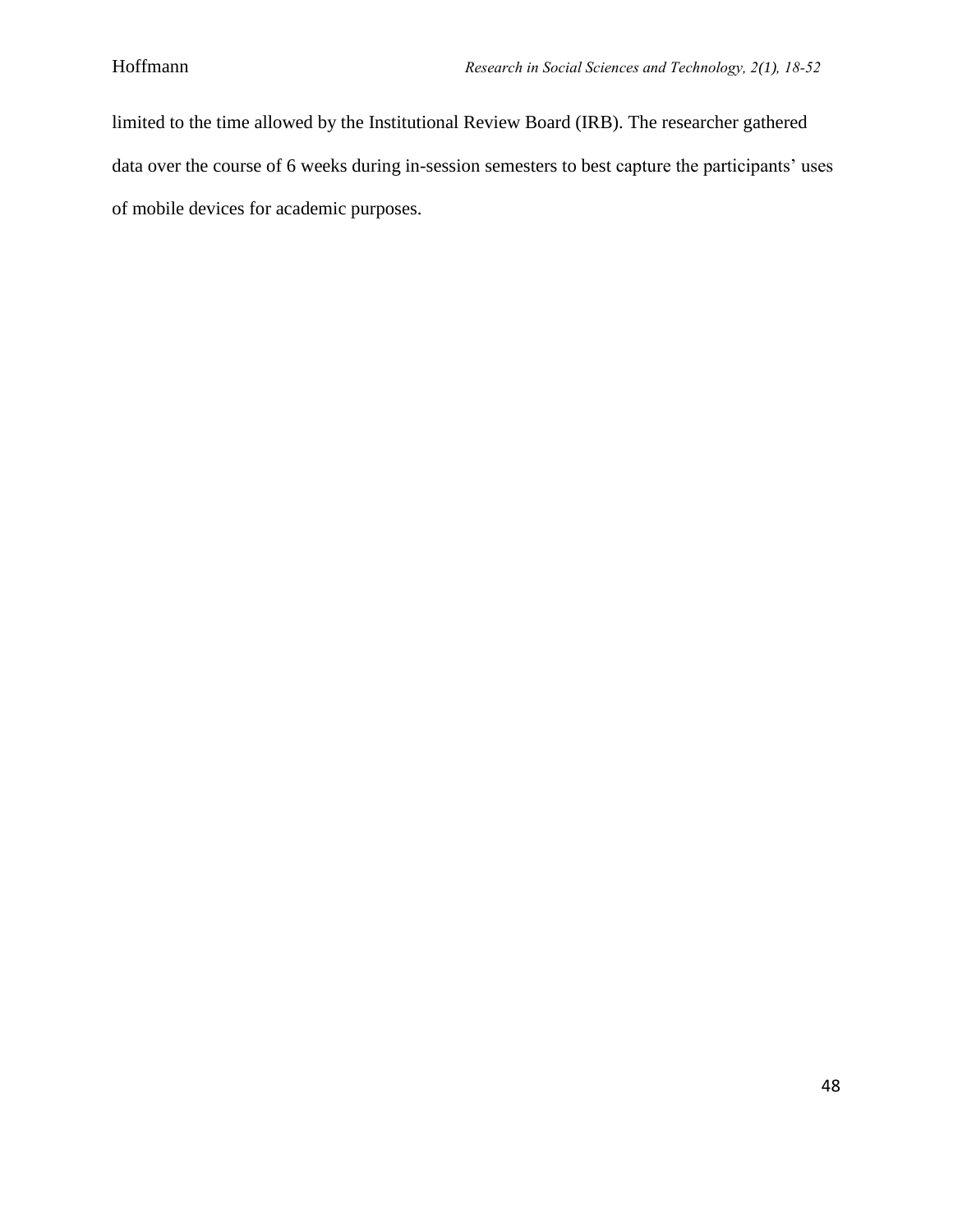### **REFERENCES**

- Ally, M. (2004). Using learning theories to design instruction for mobile learning devices. In J. Attewell & C. Savill-Smith (Eds.), *Mobile learning anytime everywhere* (pp. 5-8). London, UK: MLearn.
- Ally, M. (2009). *Mobile learning: Transforming the delivery of education and training*. Edmonton, Alberta, Canada: AU Press.
- Apple. (n.d.). *Apple press info: iPod + iTunes timeline.* Retrieved from http://www.apple.com/pr/products/ipodhistory/
- Bandura, A. (1971). *Social learning theory*. New York, NY: General Learning Corporation*.*

Bell, F. (2011). Connectivism: Its place in theory-informed research and innovation in technology-enabled learning. *International Review of Research in Open and Distance Learning, 12*(3), 98-118. Retrieved from<http://www.irrodl.org/index.php/irrodl>

- Chang, C., Chatterjea, K., Goh, D., Theng, Y., Lim, E., Sun, A., & Nguyen, Q. (2012). Lessons from learner experiences in a field-based inquiry in geography using mobile devices. *International Research In Geographical & Environmental Education, 21*(1), 41-58. doi:10.1080/10382046.2012.639155
- Chen, B., & deNoyelles, A. (2013, October 7). Exploring students' mobile learning practices in higher education. *Educause.* Retrieved from http://www.educause.edu/ero/article /exploring-students-mobile-learning-practices-higher-education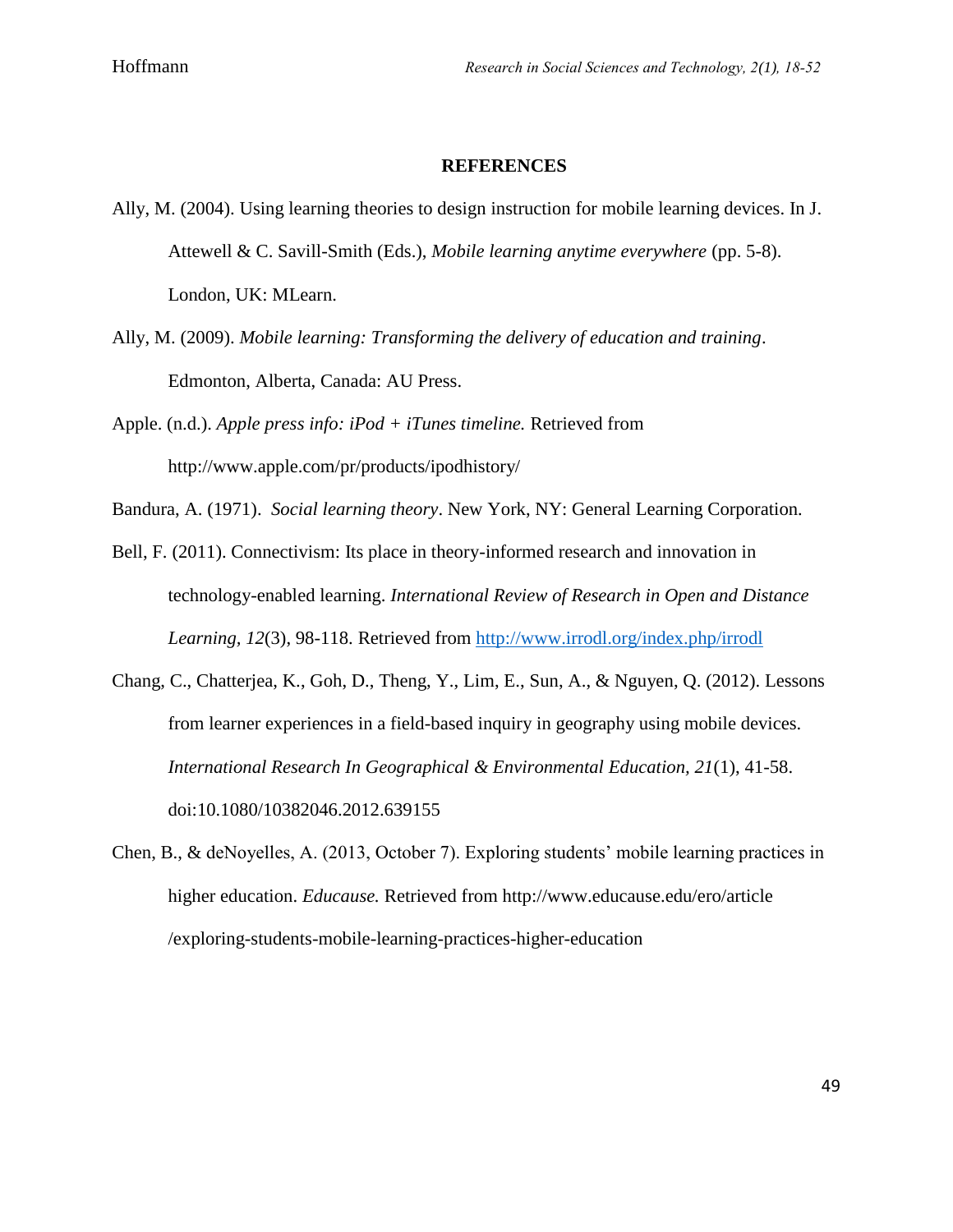- Cruz-Flores, R., & Lopez-Morteo, G. (2010). A framework for educational collaborative activities based on mobile devices. *International Journal Of Interactive Mobile Technologies*, *4*(3), 9-18. doi:10.3991/ijim.v4i3.1268
- Ifenthaler, D., & Schweinbenz, V. (2013). The acceptance of tablet-PCs in classroom instruction: The teachers' perspectives. *Computers in Human Behavior, 29*(3), 525-534. doi:10.1016/j.chb.2012.11.004
- Kilinc, E., Kilinc, S., Kaya, M., Baser, E., Turkuresin, H., & Kesten, A. (2016). Teachers' attitudes toward the use of technology in social studies teaching. *Research in Social Sciences and Technology, 1*(1), 59-76.
- Koehler, M. J., & Mishra, P. (2008). *Handbook of technological pedagogical content knowledge (TPACK) for educators.* New York, NY: Routledge/Taylor & Francis Group for the American Association of Colleges for Teacher Education.
- Korkmaz, U. & Yurtseven, Z. (2016). Turkish pre-service teachers' experiences with contemporary technology games and perceptions about teaching with instructional games. *Research in Social Sciences and Technology, 1*(1), 44-58.
- Kukulska-Hulme, A. (2010). Learning cultures on the move: Where are we heading? *Journal of Educational Technology & Society, 13*(4), 4-14. Retrieved from http://www.ifets.info
- Kukulska-Hulme, A. (2012). How should the higher education workforce adapt to advancements in technology for teaching and learning? *Internet and Higher Education*, *15*(4), 247-254. doi:10.1016/j.iheduc.2011.12.002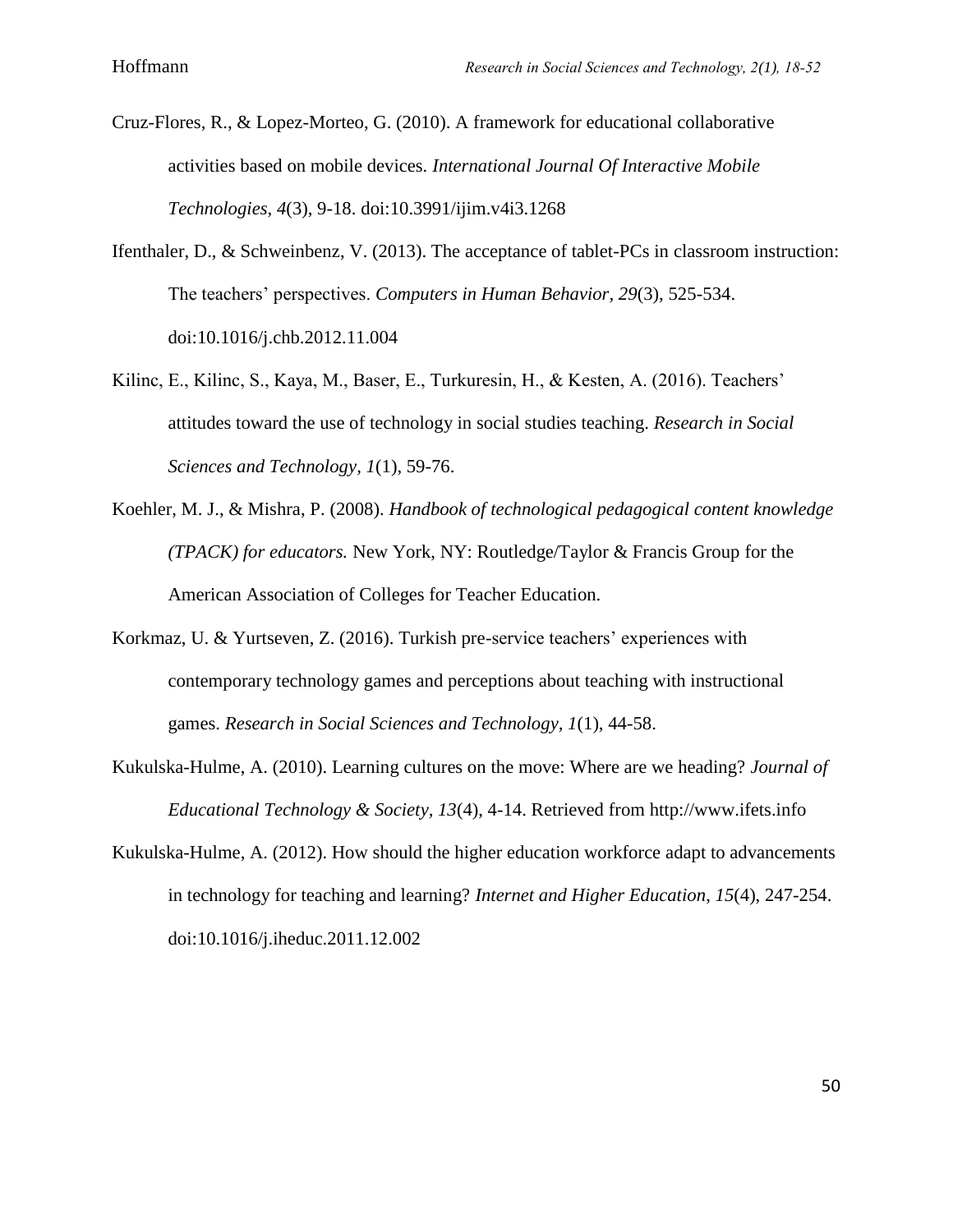- Mishra, P., & Koehler, M. J. (2006). Technological pedagogical content knowledge: A framework for teacher knowledge. *Teachers College Record, 108*(6), 1017-1054*. doi:10.*1111/j.1467-9620.2006.00684.x
- Rainie, L., & Smith, A. (2013, October 18). *Tablet and e-reader ownership update.* Retrieved from http://www.pewinternet.org/2013/10/18/tablet-and-e-reader-ownership-update/
- Shulman, L. (1986). Those who understand: Knowledge growth in teaching. *Educational Researcher, 15*(2), 4-14. doi:10.3102/0013189X015002004
- Tarman, B. (2016). Innovation and education. *Research in Social Sciences and Technology, 1*(1), 77-97.
- Terras, M. M., & Ramsay, J. (2012). The five central psychological challenges facing effective mobile learning. *British Journal of Educational Technology, 43*(5), 820-832. doi:10.1111/j.1467-8535.2012.01362.x
- Traxler, J. (2009). Current state of mobile learning. In M. Ally (Ed.) *Mobile learning: Transforming the delivery of education and training (pp. 9-24). Edmonton, Alberta,* Canada: Athabasca University Press.
- Traxler, J. (2010, January). *The "learner experience" of mobiles, mobility and connectedness.*  Paper presented at ELESIG Symposium: Digital Futures, Reading, UK. Retrieved from http://cloudworks.ac.uk/cloud/view/3472
- Wexler, E. (2014). *What are teens doing online?* Retrieved from http://www.pbs.org/wgbh /pages/frontline/media/generation-like/what-are-teens-doing-online/